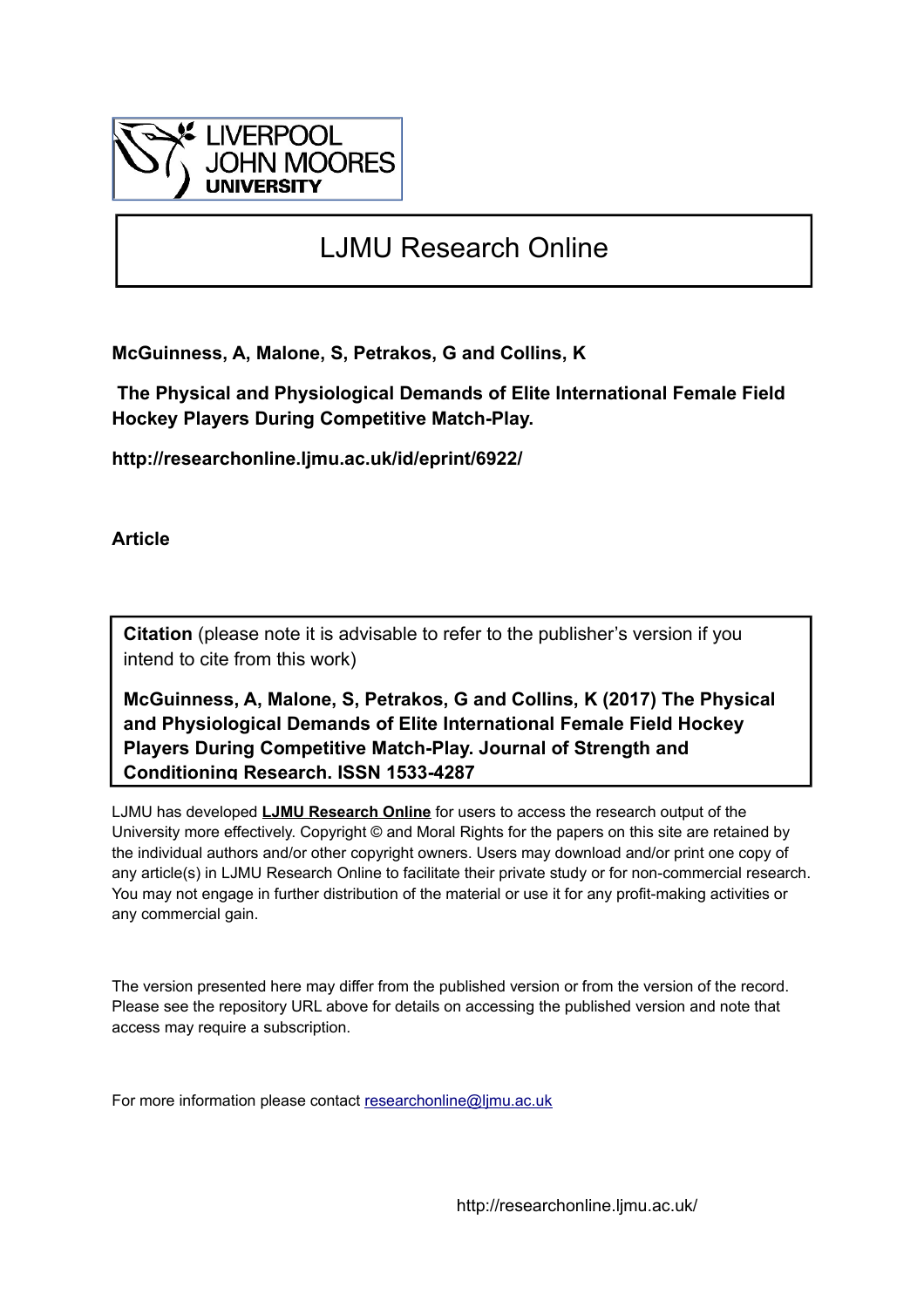See discussions, stats, and author profiles for this publication at: [https://www.researchgate.net/publication/318693396](https://www.researchgate.net/publication/318693396_The_Physical_and_Physiological_Demands_of_Elite_International_Female_Field_Hockey_Players_During_Competitive_Match-Play?enrichId=rgreq-9587fabd1ee37ba66cee429bd0a5148c-XXX&enrichSource=Y292ZXJQYWdlOzMxODY5MzM5NjtBUzo1MjA2NTU4NDM5NzkyNjRAMTUwMTE0NTQzNDQ1Mg%3D%3D&el=1_x_2&_esc=publicationCoverPdf)

# The Physical and Physiological Demands of Elite [International](https://www.researchgate.net/publication/318693396_The_Physical_and_Physiological_Demands_of_Elite_International_Female_Field_Hockey_Players_During_Competitive_Match-Play?enrichId=rgreq-9587fabd1ee37ba66cee429bd0a5148c-XXX&enrichSource=Y292ZXJQYWdlOzMxODY5MzM5NjtBUzo1MjA2NTU4NDM5NzkyNjRAMTUwMTE0NTQzNDQ1Mg%3D%3D&el=1_x_3&_esc=publicationCoverPdf) Female Field Hockey Players During Competitive Match-Play

**Article** in The Journal of Strength and Conditioning Research · July 2017 DOI: 10.1519/JSC.0000000000002158

CITATIONS

 $\Omega$ 

**4 authors**, including:



Aideen [Mcguinness](https://www.researchgate.net/profile/Aideen_Mcguinness?enrichId=rgreq-9587fabd1ee37ba66cee429bd0a5148c-XXX&enrichSource=Y292ZXJQYWdlOzMxODY5MzM5NjtBUzo1MjA2NTU4NDM5NzkyNjRAMTUwMTE0NTQzNDQ1Mg%3D%3D&el=1_x_5&_esc=publicationCoverPdf) Institute of [Technology](https://www.researchgate.net/institution/Institute_of_Technology_Tallaght?enrichId=rgreq-9587fabd1ee37ba66cee429bd0a5148c-XXX&enrichSource=Y292ZXJQYWdlOzMxODY5MzM5NjtBUzo1MjA2NTU4NDM5NzkyNjRAMTUwMTE0NTQzNDQ1Mg%3D%3D&el=1_x_6&_esc=publicationCoverPdf) Tallaght **2** PUBLICATIONS **0** CITATIONS



George [Petrakos](https://www.researchgate.net/profile/George_Petrakos4?enrichId=rgreq-9587fabd1ee37ba66cee429bd0a5148c-XXX&enrichSource=Y292ZXJQYWdlOzMxODY5MzM5NjtBUzo1MjA2NTU4NDM5NzkyNjRAMTUwMTE0NTQzNDQ1Mg%3D%3D&el=1_x_5&_esc=publicationCoverPdf) Glasgow Warriors **4** PUBLICATIONS **10** CITATIONS

SEE [PROFILE](https://www.researchgate.net/profile/Aideen_Mcguinness?enrichId=rgreq-9587fabd1ee37ba66cee429bd0a5148c-XXX&enrichSource=Y292ZXJQYWdlOzMxODY5MzM5NjtBUzo1MjA2NTU4NDM5NzkyNjRAMTUwMTE0NTQzNDQ1Mg%3D%3D&el=1_x_7&_esc=publicationCoverPdf)



#### **Some of the authors of this publication are also working on these related projects:**



The physical and [physiological](https://www.researchgate.net/project/The-physical-and-physiological-demands-of-elite-international-female-field-hockey-players?enrichId=rgreq-9587fabd1ee37ba66cee429bd0a5148c-XXX&enrichSource=Y292ZXJQYWdlOzMxODY5MzM5NjtBUzo1MjA2NTU4NDM5NzkyNjRAMTUwMTE0NTQzNDQ1Mg%3D%3D&el=1_x_9&_esc=publicationCoverPdf) demands of elite international female field hockey players View project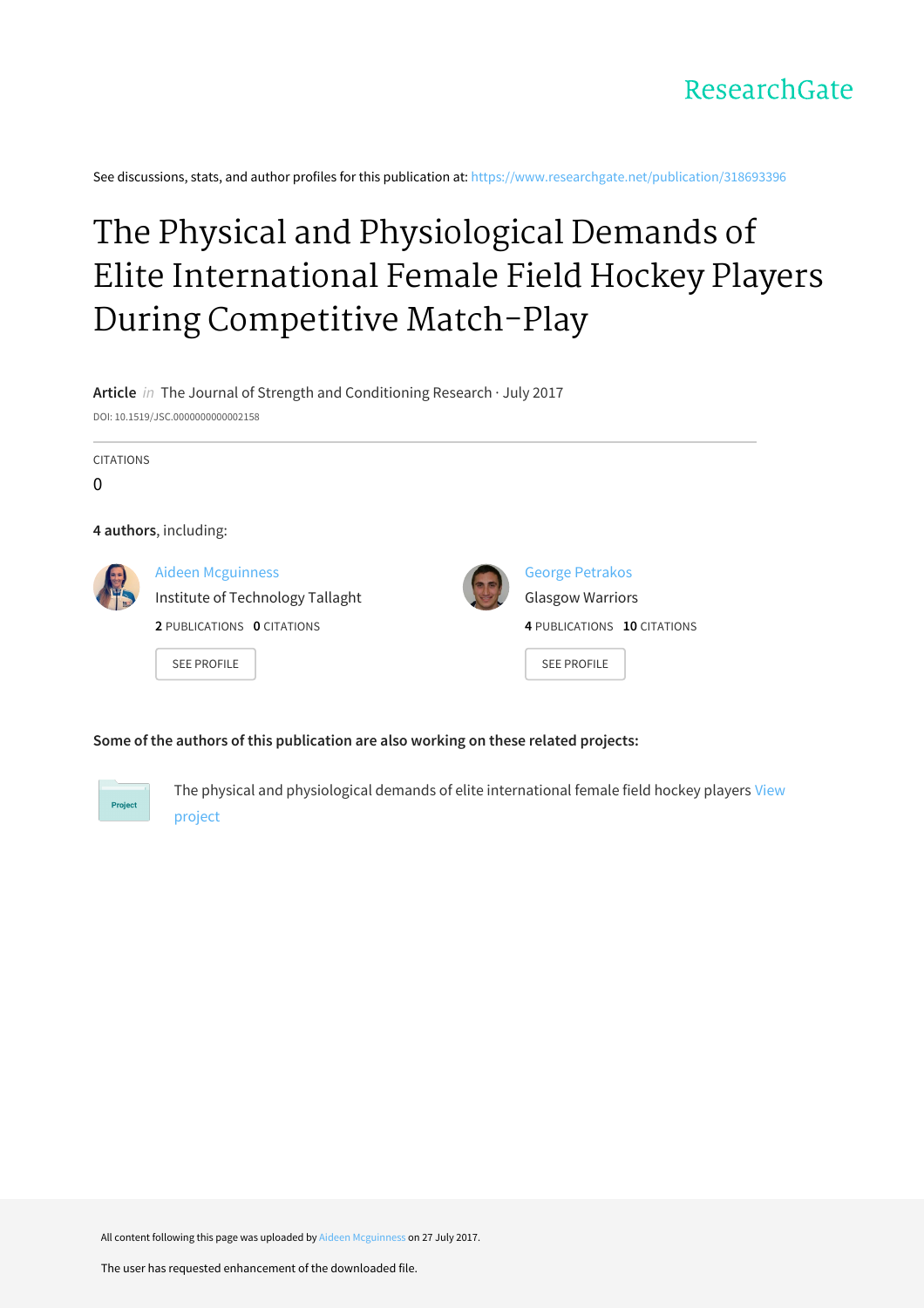| $\mathbf{1}$             | <b>Category of Manuscript: Original Article</b>                                                                                                                                                                                                                                                                                  |  |  |  |
|--------------------------|----------------------------------------------------------------------------------------------------------------------------------------------------------------------------------------------------------------------------------------------------------------------------------------------------------------------------------|--|--|--|
| $\overline{2}$           |                                                                                                                                                                                                                                                                                                                                  |  |  |  |
| 3                        | The Physical and Physiological Demands of Elite International Female Field Hockey                                                                                                                                                                                                                                                |  |  |  |
| 4                        | <b>Players During Competitive Match-Play</b>                                                                                                                                                                                                                                                                                     |  |  |  |
| 5                        |                                                                                                                                                                                                                                                                                                                                  |  |  |  |
| 6                        | Authors: Aideen McGuinness <sup>1</sup> , Shane Malone <sup>1,2</sup> , George Petrakos <sup>3</sup> , Kieran Collins <sup>1</sup>                                                                                                                                                                                               |  |  |  |
| $\overline{7}$           |                                                                                                                                                                                                                                                                                                                                  |  |  |  |
| 8<br>9<br>10<br>11<br>12 | <b>Affiliations:</b> 1. Institute of Technology Tallaght, Tallaght, Dublin 24, Ireland. 2. The Tom<br>Reilly Building, Research Institute for Sport and Exercise Sciences, Liverpool John Moores<br>University, Liverpool, L3 2ET, UK 3. Glasgow Warriors, Scotstoun Stadium, 72 Danes<br>Drive, Glasgow G14 9HD, United Kingdom |  |  |  |
| 13<br>14                 | <b>Running Title:</b> Work-rate and physiological profile of female field hockey                                                                                                                                                                                                                                                 |  |  |  |
| 15                       | <b>Corresponding author:</b>                                                                                                                                                                                                                                                                                                     |  |  |  |
| 16                       | Miss Aideen McGuinness                                                                                                                                                                                                                                                                                                           |  |  |  |
| 17                       | c/o Institute of Technology Tallaght, Tallaght, Dublin 24, Ireland                                                                                                                                                                                                                                                               |  |  |  |
| 18                       |                                                                                                                                                                                                                                                                                                                                  |  |  |  |
| 19                       | <b>Email:</b> mcguinnessaideen@gmail.com                                                                                                                                                                                                                                                                                         |  |  |  |
| 20                       |                                                                                                                                                                                                                                                                                                                                  |  |  |  |
| 21                       | Phone: +353831819630                                                                                                                                                                                                                                                                                                             |  |  |  |
| 22                       |                                                                                                                                                                                                                                                                                                                                  |  |  |  |
| 23                       | <b>Abstract Word Count: 250 Words</b>                                                                                                                                                                                                                                                                                            |  |  |  |
| 24                       |                                                                                                                                                                                                                                                                                                                                  |  |  |  |
| 25                       | Word Count: 3500 Words                                                                                                                                                                                                                                                                                                           |  |  |  |
| 26                       |                                                                                                                                                                                                                                                                                                                                  |  |  |  |
| 27                       | <b>Number of tables and figures: 2 Tables; 3 Figures</b>                                                                                                                                                                                                                                                                         |  |  |  |
| 28                       |                                                                                                                                                                                                                                                                                                                                  |  |  |  |
| 29                       |                                                                                                                                                                                                                                                                                                                                  |  |  |  |
| 30<br>31                 |                                                                                                                                                                                                                                                                                                                                  |  |  |  |
| 32                       |                                                                                                                                                                                                                                                                                                                                  |  |  |  |
| 33                       |                                                                                                                                                                                                                                                                                                                                  |  |  |  |
| 34                       |                                                                                                                                                                                                                                                                                                                                  |  |  |  |
| 35                       |                                                                                                                                                                                                                                                                                                                                  |  |  |  |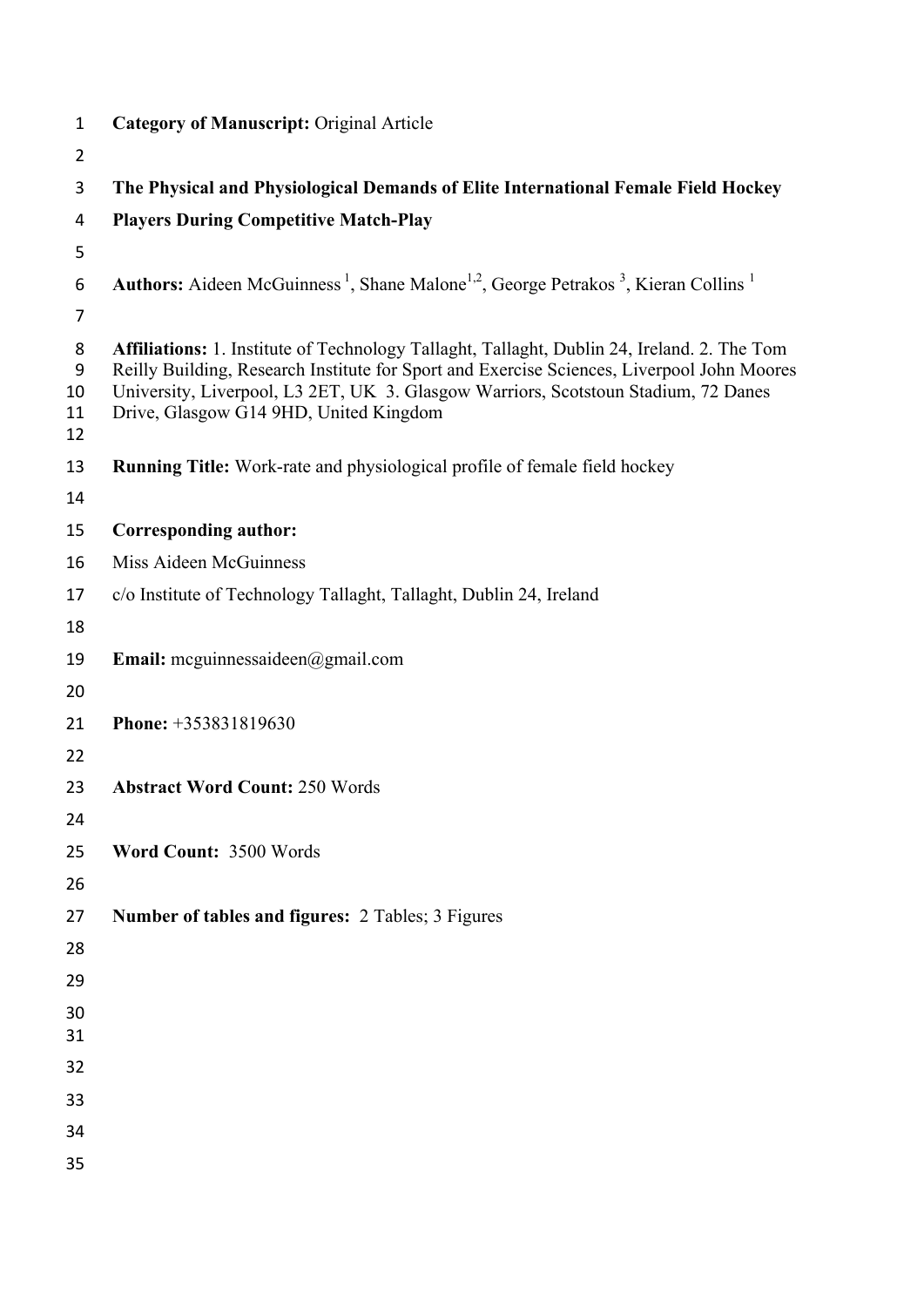**ABSTRACT**

 The aim of the current investigation was to quantify the physical and physiological demands of elite international female field hockey match-play across halves of play. Thirty-40 eight participants (24  $\pm$  5 years; 173  $\pm$  5 cm; 72  $\pm$  5 kg) took part in nineteen competitive matches during the 2014 – 2015 season. Participants were monitored with GPS technology and heart rate monitors. Players were categorized based on three different playing positions. Activity was categorized into total (m), high-speed running distance (m;  $>16$  km·h<sup>-1</sup>) and 44 relative distance  $(m·min^{-1})$  due to the use of rolling substitutions. Heart rate was classified 45 based on the percentage of players individual HR<sub>peak</sub> determined via a Yo-Yo intermittent 46 recovery level 1 test. Players spent on average  $44 \pm 7$  min in match-play. The total distance 47 covered was  $5558 \pm 527$  m ( $125 \pm 23$  m·min<sup>-1</sup>) with  $589 \pm 160$  m ( $13 \pm 4$  m·min<sup>-1</sup>) completed at high-speed. Defenders covered a greater total distance compared to other positions of play 49 (p  $\leq$  0.001). Midfield players covered a greater distance at high-speed (p  $\leq$  0.001) with the 50 forwards having a higher relative distance ( $p \le 0.001$ ). The HR<sub>peak</sub> of the players was  $199 \pm 1$ 51 b.min<sup>-1</sup> with a mean exercise intensity of 86  $\pm$  7.8 % of HR<sub>peak</sub>. The time spent >85% HR<sub>peak</sub> 52 decreased significantly across the halves ( $p = 0.04$ ,  $\eta^2 = 0.09$ , Small). Defenders were found to 53 spend more time >85 % HR<sub>peak</sub> when compared to forwards ( $p \le 0.001$ ). The current investigation provides normative data that coaches should consider when constructing training regimen. **Key Words:** Team Sports, GPS, Heart Rate, Intermittent Activity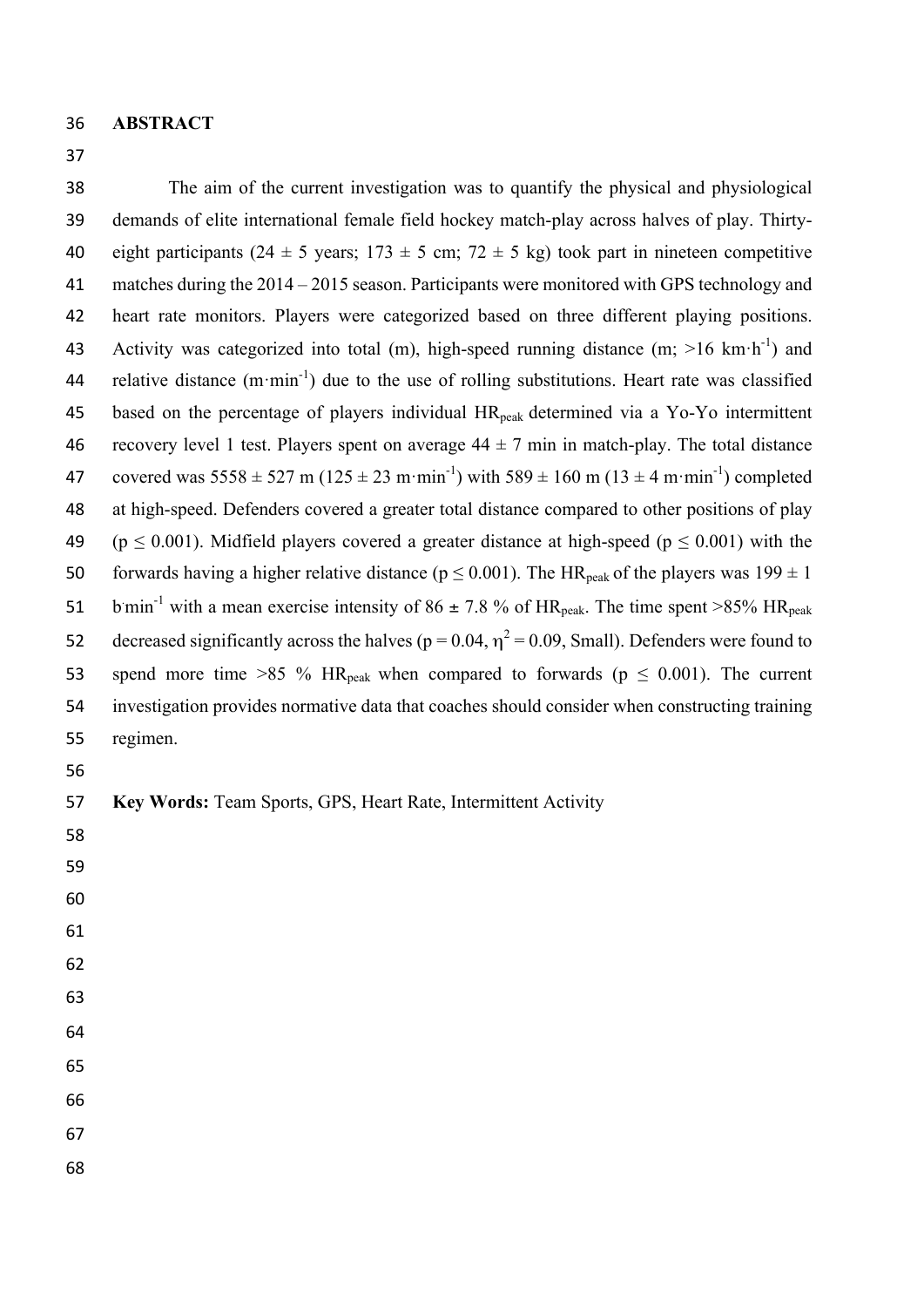#### **INTRODUCTION**

 Field hockey is a stick and ball team sport where the movement patterns of players are stochastic in nature following the ebb and flow of competitive match-play (7,16,33). Competitive match-play consists of two 35 min halves with two teams of eleven players consisting of a goalkeeper and ten outfield players. The sport requires players to engage in high-speed running intertwined with accelerations, decelerations and changes of direction. Players execute unorthodox offensive and defensive skills in condensed areas during match- play with the aim of match-play to outscore the opposition (10). The international field hockey season takes place over a nine-month period. The premier competitions of interest are the World League and World Cup which provide a path for teams to qualify for the Olympic Games. Despite the ever increasing popularity of field hockey there is a paucity of published 80 material on the overall demands of the game at an international level (7,16,23,33).

 The use of global positioning systems (GPS) technology has become increasingly popular with these systems utilized during training and match-play in the majority of team sports (19). The technology has allowed the physical demands of training and match play in female hockey to be observed providing coaches with the necessary data to construct training 86 regimen that best replicate these demands (7,16,33). The utilization of these systems allows for the accurate measurement of physical demands across speed dependent zones of movement (7,16,18,19). Global positioning systems have previously been used to quantify the physical demands of many female field based sports such as soccer (18), rugby union (35) and rugby 7's (34). A recent review by McFarlane and colleagues(19)showed GPS technology to be the superior choice in athlete monitoring in comparison with other methods such as time motion and hand notation analysis. The technology provides quantitative analysis on the movement demands of match-play which can be vital for the construction and monitoring of training plans (19).

 Field hockey, like other team sports has a degree of positional variation with regard to the physical demands (18,20,31,34). Research relating to female game is limited (14– 16,29,33). Jennings et al. (10) observed that with the roll-on roll-off nature of the game, the high number of substitutions should be taken into consideration when interpreting the differences between positional lines of play. The continuous substitution rule means that players spend on average 48 minutes on the pitch during the whole 70 minute duration of match 102 play and typically cover  $5541 \pm 1144$  m (16). Typically, defenders have been shown to cover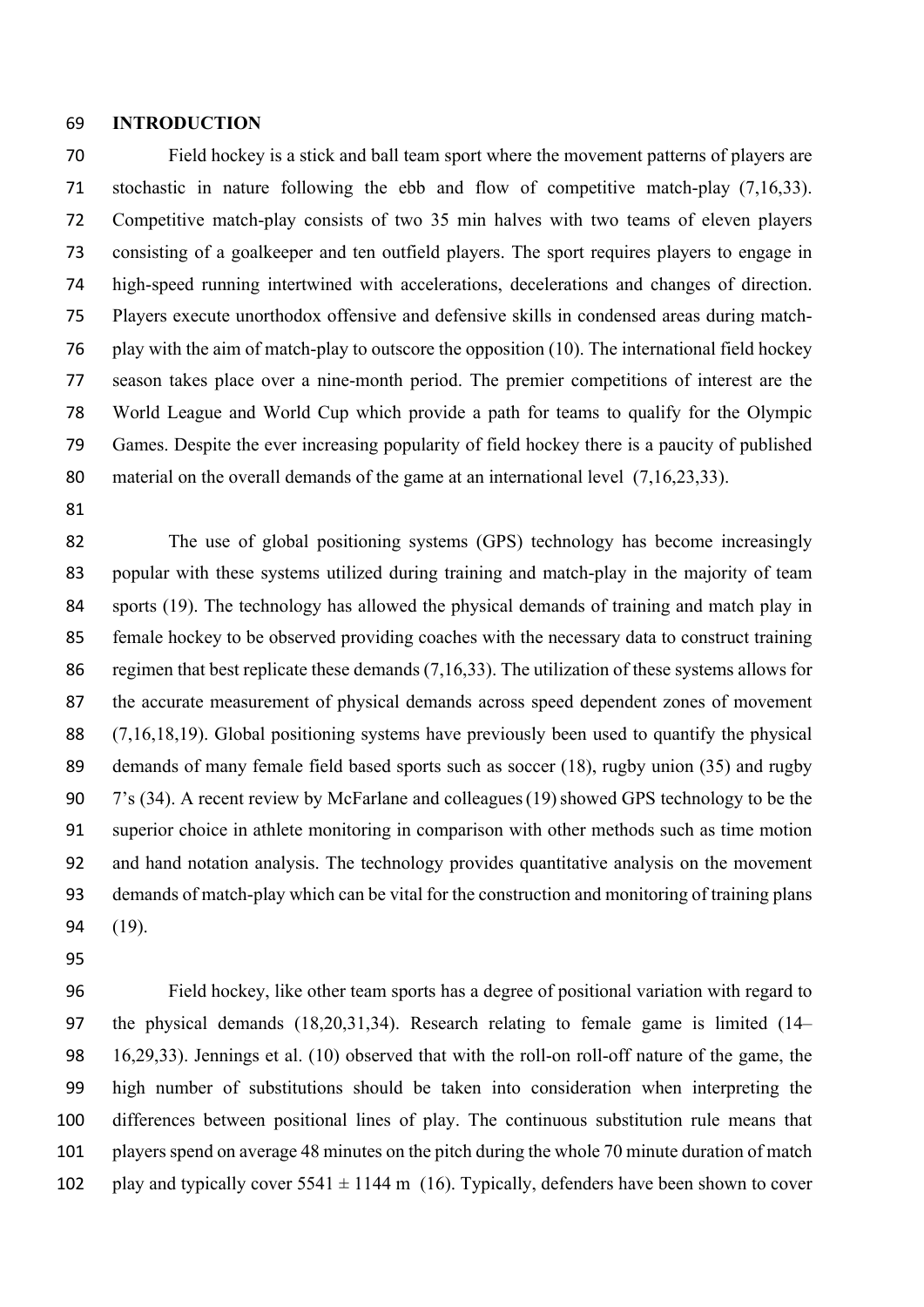greater total distances (TD) (6170 – 6643 m) when contrasted against forwards (4700 - 6154 m) and midfielders (5626 - 6931 m). Meanwhile, forwards have been observed to complete 105 higher relative distance (RD) of between  $70 - 124$  m·min<sup>-1</sup> when compared to the defenders 106 and midfield players  $(79 - 110 \text{ m} \cdot \text{min}^{-1})$ ; 79 - 113 m $\cdot \text{min}^{-1}$ )  $(7,16,33)$ . Vescovi and Frayne (33) have suggested that differences in playing time can effect high-speed distance (HSD), with Macutkiewicz and Sunderland (16) observing that forwards spent more time performing high-intensity exercise (8 %) when compared to midfielders (6 %) and defenders (5 %).

 By identifying the physical and physiological demands a coherent profile of match-play can be determined and used to aid coaching practice (9,15,20). Despite the intermittent nature of the match-play the monitoring of heart rate (HR) responses provides reliable information on the physiological strain experienced during match-play (13). A limitation of current physiological research is that it is restricted to general HR values rather than time spent in different exercise intensity zones (11,16,29) as such they fail to provide coaches with actionable data with regard to the specific breakdown of the intensity during match play. The 118 average HR of players during match-play has been reported as  $174 \pm 11$  b·min<sup>-1</sup> (15,16,18), with MacLeod et al. (14) observing a decrease in HR across the halves. The observed decrease in exercise intensity has been related to pacing or tactical changes (2,13,16,31). Currently literature profiling the positional physiological demands during match-play are limited (29). Macutkiewicz and Sunderland (16) were the first to report differences across the positions at an elite level. The study reported that forwards experienced higher intensities than the midfield and defenders during match-play with forwards while also having significantly less time to recover between these high-intensity bouts. However, within men's hockey Lythe and Kilding (13) concluded that the unlimited number of substitutions allows the forwards increased time to recover during competitive play, thus allowing these players to repeatedly perform high- intensity efforts (13). Sell and Ledesma (29) reported conflicting results to Macutkiewicz and Sunderland (16) suggesting that within female hockey midfield players spend a higher percentage of game time at higher intensities. While the results of these studies are conflicting, they suggest that a positional variation during hockey match-play is apparent and needs to be considered and understood by coaches during the construction of training drills.

 Research conducted on elite international female field hockey cohorts is limited (16,23,33). Therefore, an updated examination of physical and physiological responses during match-play is warranted to allow practitioners to construct training methodologies that best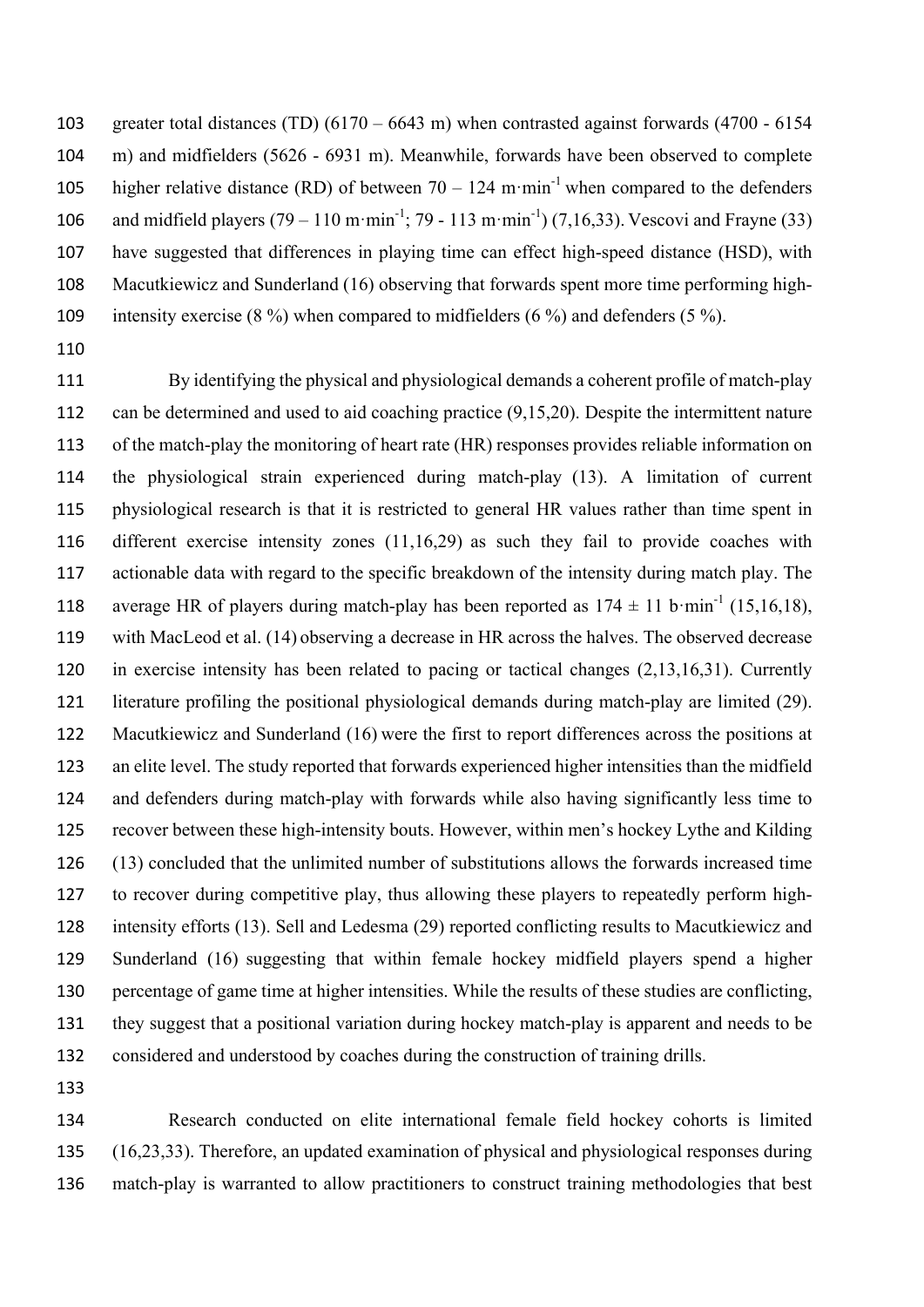replicate the current positional demand of international competition. Given the above, the primary aim of the current investigation was to quantify the physical and physiological demands of elite international female hockey players during competitive match-play. Furthermore, we aimed to determine the position specific differences in physical and physiological profiles across halves of play. It was hypothesized that defenders would cover greater TD; midfielders would cover more high-speed distance (HSD) while the forwards who spend the least amount of time in competitive match-play would be seen to have a higher relative distance (RD) output. It was expected that female field hockey would be played at a 145 low to moderate intensity (7,18) with limited time  $> 85\%$  HR<sub>peak</sub>.

#### **METHODS**

#### *Experimental approach to the problem*

 The current observational study was designed to examine the physical and physiological demands of elite international female field hockey players using portable GPS technology (4-Hz, VXsport, Lower Hutt, New Zealand) and HR monitors (Polar Team 2, Polar Electro Oy, Kempele, Finland) across halves of match-play. Prior to match-play data collection, participants performed a Yo-Yo intermittent recovery test level 1 (Yo-YoIR1) to 155 identify each players speed threshold and heart rate max  $(HR<sub>max</sub>)$ . Thirty-eight elite international female field hockey players were observed during nineteen competitive games over the 2014 – 2015 international season. Across the observational period both test series and International Hockey Federation ranked games were played against opponents with a world ranking ranging from four to thirty-four. Players were categorized based on positional line of play (defender, midfielder and forward). HR was recorded via short range radio telemetry. Game data was only included if the player was to play a minimum of ten minutes in both halves of competitive match-play. Research has shown that the maximum speed capabilities of females to be lower then males, therefore it is recommended that female-specific speed thresholds be established for the analysis of the physical demands (4). Previous research has suggested that repeated bouts of high-speed during match-play is associated with elevation in blood lactate accumulation (3,4). During the Yo-YoIR1 players achieved maximum distances 167 ranging between  $1600 - 1920$  m  $(17.5 - 18.5 \text{ km/h}^3)$ . Given that high-speed should be above the onset of blood lactate accumulation, generic high-speed thresholds were set at 90 % which 169 equated to 16 km<sup>-1</sup>. All competitive matches took place between 14.00 and 20.00 hours. Prior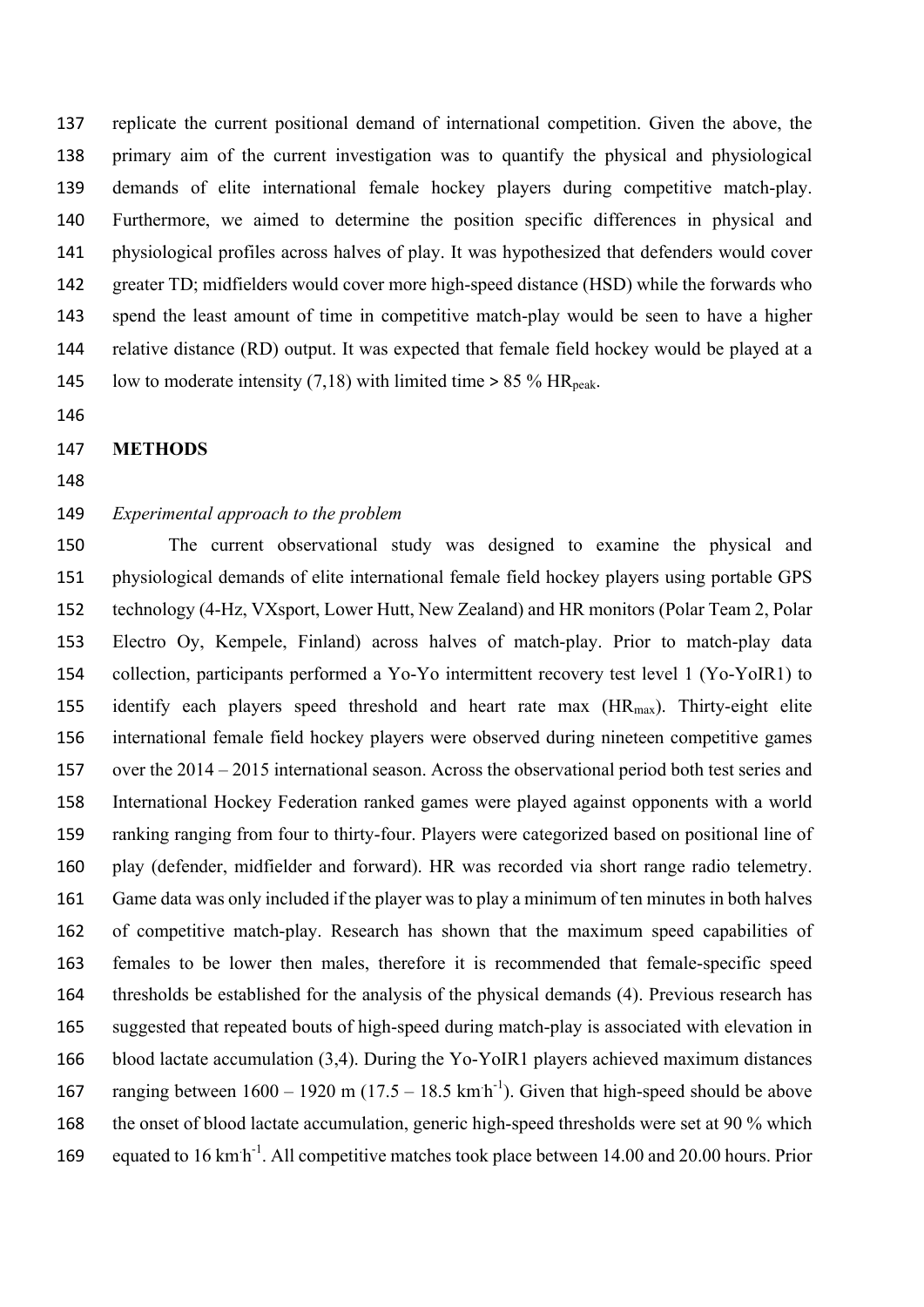to match-play (24 - 48 hours) players were requested to abstain from strenuous physical activity and were advised to maintain their normal diet, with special emphasis being placed on the intake of fluids and carbohydrates.

- 
- *Subjects*

175 Thirty-eight elite international female field hockey outfield players  $(24 \pm 5 \text{ years}; 163$  $\pm$  5 cm; 64  $\pm$  5 kg) participated in the current study. Players were selected as they were members of the country's national hockey squad that season, therefore were deemed the best players in the country at the time of data collection. After ethical approval, participants attended an information evening where they were briefed about the purpose, benefits, and procedures of the study. Written informed consent and medical declaration were obtained from participants in line with the procedures set by the local institution's research ethics committee

#### *Physical Demands*

 The participants wore an individual GPS unit (VXsport, Lower Hutt, New Zealand, Issue: 330a, Firmware: 3.26.7.0) sampling at 4-Hz and containing a triaxial accelerometer and magnetometers in a total of 30 games. The GPS unit (mass: 76 g; 48 mm x 20 mm x 87 mm) was encased within a protective harness between the player's shoulder blades in the upper thoracic-spine region this ensured that players' range of movement in the upper limbs and torso was not restricted. Prior to the GPS being inserted into the harness, the devices were turned on and a satellite connection was established fifteen minutes before the warm up. The GPS data was extracted from each device using proprietary software (VXsport View, New Zealand). Given the use of rolling substitutes the time each participant spent in match-play was noted to accurately track the players physical and physiological demands for a given game. The data was analyzed retrospectively and exported to Microsoft Excel (Microsoft, Redmond, USA) this allowed for further in-depth analysis. Physical demands were classified based on distance covered across four zones adapted from those recently used in female field hockey (33). Zone 197 1 (0-7.9 km·h<sup>-1</sup>), zone 2 (8-15.9 km·h<sup>-1</sup>), zone 3 (16-19.9 km·h<sup>-1</sup>) and zone 4 (> 20 km·h<sup>-1</sup>). 198 Other variables of interest included relative total distance  $(RTD)$  (m·min<sup>-1</sup>); relative high-speed 199 distance (RHSD)  $(m \cdot min^{-1})$ ; >16 km $\cdot h^{-1}$ ). The coefficient of variation (CV %) of the GPS unit 200 during intermittent exercise has previously been reported as  $1.0 - 8.0 \%$ . (17)

*Physiological Demands*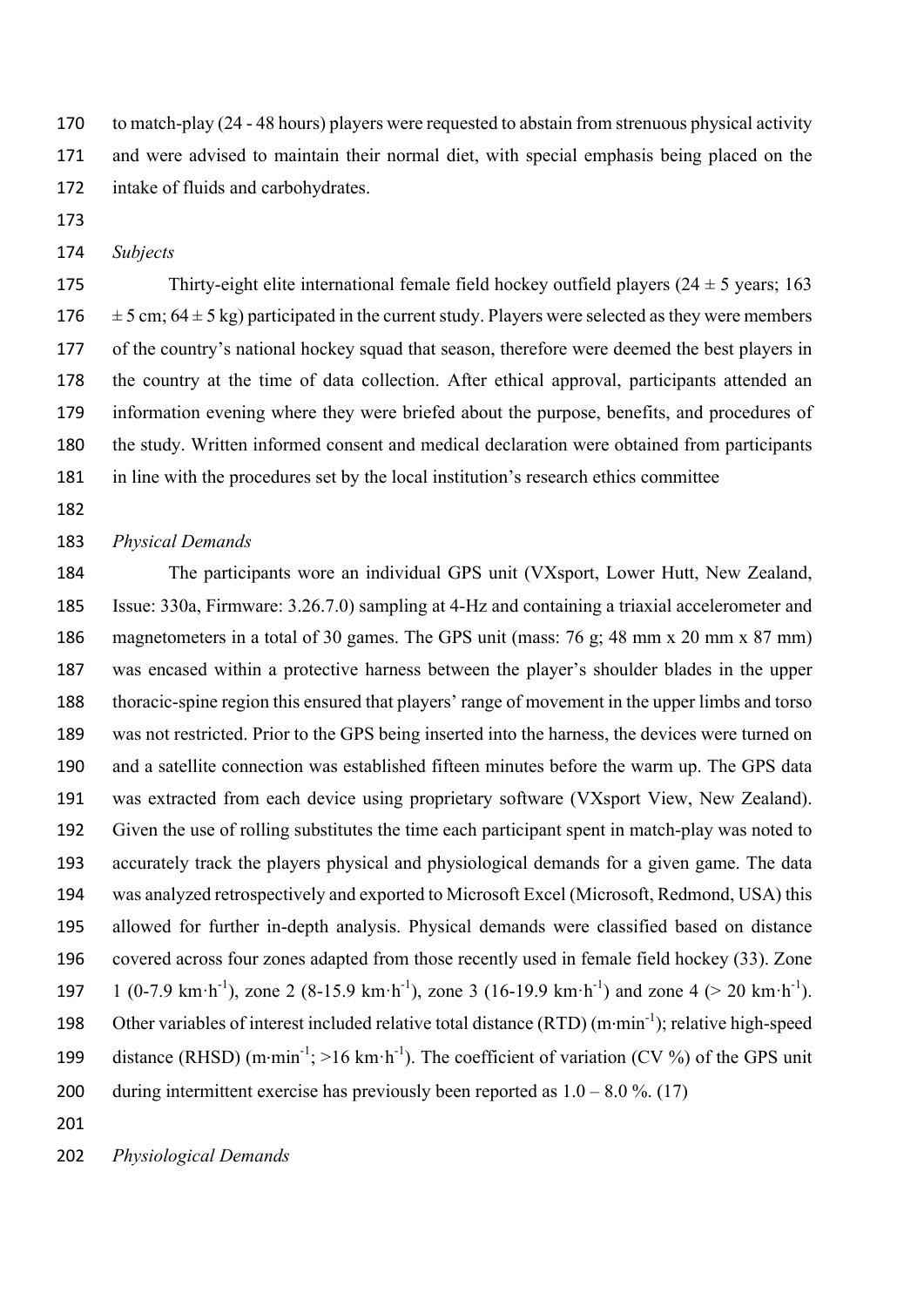203 Physiological demands during match-play were assessed based on HR analysis, which 204 was recorded every 5 seconds using a telemetric device (Polar Team Sport System 2; Polar 205 Electro Oy, Kempele, Finland). The highest HR value reached during the Yo-YoIR1 was taken 206 as the players peak heart rate  $(HR_{peak})$ . The test selected was part of the team's regular 207 performance testing regime and all players were familiar with the methods. Participants were 208 provided with a heart rate monitor (Polar Team 2, Polar Electro Oy, Kempele, Finland), which 209 was secured with a chest strap. Players exercise intensity was spilt into four zones adapted from 210 those recently used in female field sports  $(26,29,30)$ . Zone  $1 \le 69\%$  HR<sub>peak</sub>), zone 2 (70 - 84 211 % HR<sub>peak</sub>), zone 3 (85 - 89 % HR<sub>peak</sub>) and zone 4 (> 90 % HR<sub>peak</sub>). Other variables of interest 212 included  $HR_{peak}$  and mean heart rate ( $HR_{mean}$ ). The  $HR_{peak}$  was subsequently used during 213 competitive match-play with values calculated as a percentage of this figure. The  $HR_{mean}$  for 214 each match were recorded and expressed as a percentage of individual  $HR_{peak}$  to provide an 215 indication of the overall intensity of the match in relation to the  $HR_{mean}$  and  $HR_{peak}$  during 216 match-play. Data was downloaded and analyzed retrospectively (Polar Precision Performance 217 v4.03.043) and exported to a customized excel file. The CV % of HR response during 218 intermittent exercise has previously been reported as  $1.3 - 4.8 \%$  (12,28).

219

#### 220 *Statistical Analysis*

221 Data is presented as means  $\pm$  standard deviation with 95 % confidence intervals (95 % 222 CIs) and effect size, partial Eta-squared  $(\eta^2)$ . Any data that was not normally distributed was 223 removed from data analysis. A multivariate analysis of variance (MANOVA) was used to 224 examine the difference between positional groups (3) and halves of play (2). The dependent 225 variables across the range of analysis were, TD (m); HSD (m;  $>16$  km·h<sup>-1</sup>), RTD (m·min<sup>-1</sup>); 226 RHSD (m·min<sup>-1</sup>; >16 km·h<sup>-1</sup>), average HR<sub>max</sub> and percentage HR<sub>max</sub> with playing position and 227 match-play periods (e.g, first and second half) independent variables. Standardized effect sizes 228 (ES) were reported as partial eta squared  $(\eta^2)$  with effects defined as small 0.01 – 0.08, medium 229 0.09 – 0.24 and large > 0.25. Statistical significance was accepted at  $p \le 0.05$ . SPSS Version 230 22.0 (IBM Corporation, New York, USA) software were used to analyze the data.

231

233

<sup>232</sup> **RESULTS**

<sup>234</sup> *Physical Demands*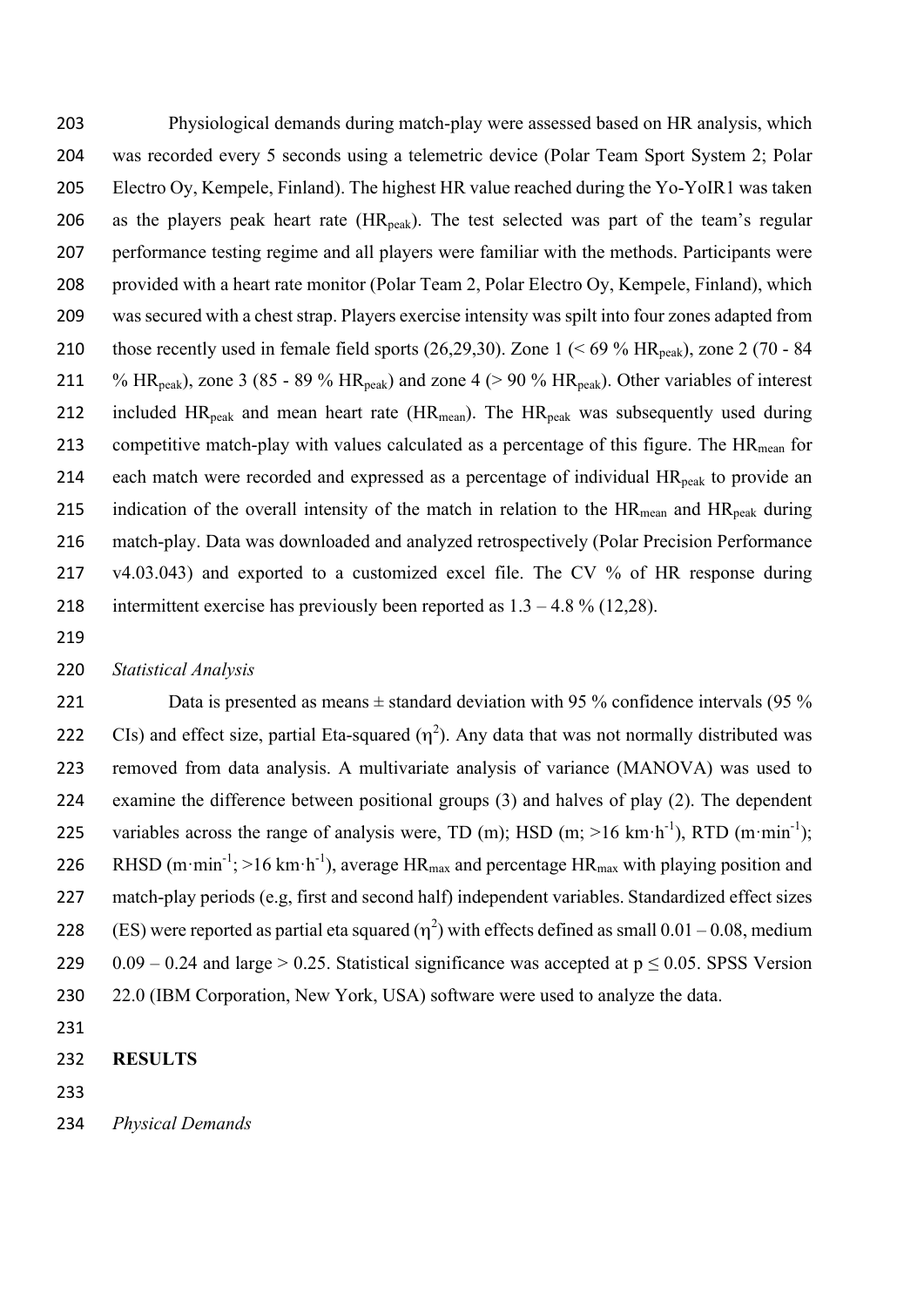235 The time spent in competitive match-play was  $44 \pm 7$  min (95 % CI:  $36 - 52$  min) which 236 accounted for 63 % of game time. The time on field remained the same across the halves 237 regardless of position  $(22 \pm 4 \text{ min})$ . The physical demands observed during match-play are 238 presented in Table 1. The TD covered regardless of position was  $5558 \pm 527$  m (95 % CI: 5353 239  $-5740$  m). A non-significant difference in TD was observed ( $p = 0.6$ ;  $n^2 = 0.01$ ; Small) between 240 the first  $(2820 \pm 266 \text{ m}; 95\% \text{ CI}: 1971 - 3455 \text{ m})$  and second half  $(2705 \pm 300 \text{ m}; 95\% \text{ CI}: 1971 - 3455 \text{ m})$ 241 1992 – 3351 m). The RTD observed was  $125 \pm 23$  mmin<sup>-1</sup> (95 % CI: 125 – 127 mmin<sup>-1</sup>) 242 regardless of position. The RTD covered by players decreased between the first (128  $\pm$  10 243 m·min<sup>-1</sup>) and second (123  $\pm$  13 m·min<sup>-1</sup>) halves, although this difference was non-significant 244 (p = 0.5;  $\eta^2$  = 0.4; Large) (Figure 1). The RHSD was  $13 \pm 4$  m·min<sup>-1</sup> (95 % CI: 5 – 20 m·min 245 <sup>1</sup>) irrespective of position, with no differences observed ( $p = 0.5$ ;  $\eta^2 = 0.4$ ; Large) across the 246 halves  $(14 \pm 4 \text{ m}\cdot\text{min}^{-1}, 95\% \text{ CI: } 6-20 \text{ m}\cdot\text{min}^{-1}; 13 \pm 5 \text{ m}\cdot\text{min}^{-1}, 95\% \text{ CI: } 5-29 \text{ m}\cdot\text{min}^{-1})$ 247 (Figure 2).

- 248
- 
- 250

#### 249 \*\*INSERT TABLE 1 NEAR HERE\*\*

251 *Positional Physical Demands*

252 A significant difference across positions ( $p = 0.001$ ;  $\eta^2 = 0.3$ ; Large) was observed for 253 the time spent in match-play, with defenders  $(50 \pm 8 \text{ min}, 95\% \text{ CI}$ :  $40 - 60 \text{ min}$ ) spending 254 more time in play when compared to midfielders  $(43 \pm 5)$ min,  $95\%$  CI:  $37 - 49$  min) and 255 forwards (41  $\pm$  6 min, 95 % CI: 34 – 51 min) respectively. When TD was considered, a 256 significant difference ( $p = 0.001$ ;  $\eta^2 = 0.58$ ; Large) was observed across the positional lines of 257 play (defender: 5696 ± 530 m, 95 % CI: 4942 – 6574 m; midfielder: 5555 ± 456 m, 95 % CI: 258  $4939 - 6160$  m; forward:  $5369 \pm 578$  m,  $95\%$  CI:  $4300 - 6185$  m). Furthermore, significant 259 positional differences were observed for HSD ( $p = 0.001$ ;  $\eta^2 = 0.41$ ; Large). These differences 260 resulted in defenders covering more TD while midfielders were observed to cover significantly 261 more HSD.

262 When RTD was considered (Figure 1) the forwards  $(131 \pm 10 \text{ m/min}^{-1}, 95\% \text{ CI: } 116 -$ 263 146 mmin<sup>-1</sup>) and midfielders ( $129 \pm 5$  min<sup>-1</sup>, 95 % CI: 121 – 138 m·min<sup>-1</sup>) covered higher RTD 264 when compared to defenders  $(114 \pm 7 \text{ m} \cdot \text{min}^{-1})$ ; 95 % CI: 103 – 123 m $\text{min}^{-1}$ ) respectively (p = 265 0.001;  $\eta^2 = 0.5$ ; Large). Similarly, significant positional differences were observed for the 266 RHSD ( $p = 0.001$ ,  $\eta^2 = 0.3$ , Large) with midfielders (16 ± 3 m·min<sup>-1</sup>, 95 % CI: 12 – 18 m·min<sup>-1</sup>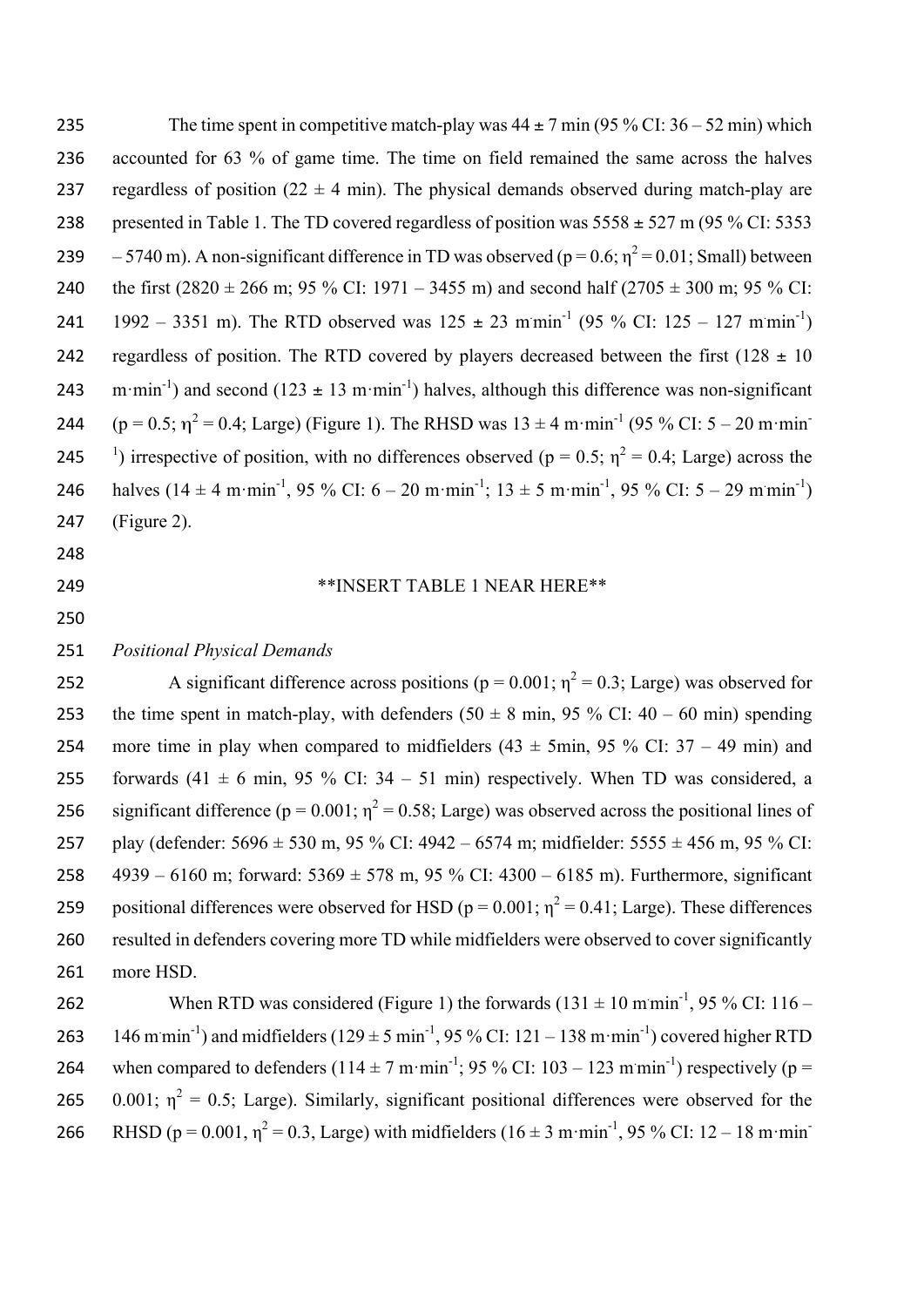267 <sup>1</sup>) and forwards (15  $\pm$  5 m·min<sup>-1</sup>, 95 % CI: 9 – 17 m·min<sup>-1</sup>) covering a RHSD (>16 km·h<sup>-1</sup>) than 268 defenders (10  $\pm$  2 m·min<sup>-1</sup>, 95 % CI: 6 – 22 m·min<sup>-1</sup>) during match-play (p = 0.001) (Figure 2). 269

#### 270 *Physiological Demands*

271 The HR<sub>peak</sub> during match play was  $199 \pm 1$  b·min<sup>-1</sup> with the HR<sub>mean</sub> of  $171 \pm 1$  b·min<sup>-1</sup>. 272 reflective of an average exercise intensity (Table 2) regardless of position of 86  $\pm$  8 % HR<sub>peak</sub> 273 (95 % CI:  $82 - 91\%$  HR<sub>peak</sub>). HR increased from  $85 \pm 11$  % HR<sub>peak</sub> (95 % CI:  $82 - 90\%$  HR<sub>peak</sub>) 274 to  $87 \pm 2$  % HR<sub>peak</sub> (95 % CI:  $84 - 91\%$  HR<sub>max</sub>) across the halves, however this variation was 275 non-significant ( $p = 0.4$ ;  $\eta^2 = 0.02$ ; Small). The HR<sub>peak</sub> during competitive match-play was 96 276  $\pm$  4 % HR<sub>peak</sub> (95 % CI: 92 - 98% HR<sub>peak</sub>), (Table 2). Players spent on average 71  $\pm$  8 % of 277 competitive match-play engaged in exercise  $> 85\%$  HR<sub>peak</sub>. The time spent  $> 85\%$  HR<sub>peak</sub> 278 decreased significantly between the first  $(16 \pm 3 \text{ min})$  and second halves  $(15 \pm 3 \text{ min})$  (p = 0.04; 279  $\eta^2 = 0.09$ ; Medium) (Table 2).

- 280
- 

#### 281 \*\*INSERT TABLE 2 NEAR HERE\*\*

282

### 283 *Positional Physiological Demands*

284 No significant difference was observed in  $HR_{mean}$  when considered, relative to the 285 HR<sub>peak</sub> ( $p = 0.4$ ;  $\eta^2 = 0.04$ ; Small) during match-play. Specifically, the HR<sub>peak</sub> across positions 286 were as follows: defenders  $86 \pm 2$  % HR<sub>peak</sub> (95 % CI: 85 - 91% HR<sub>peak</sub>), midfielders  $87 \pm 2$  % 287 HR<sub>peak</sub> (95 % CI: 82 - 89% HR<sub>peak</sub>) and forwards  $85 \pm 12$  % HR<sub>peak</sub> (95 % CI: 82 - 90% HR<sub>peak</sub>). 288 When HR<sub>peak</sub> during match play was considered non-significant differences across positions 289 were observed (p = 0.36;  $\eta^2$  = 0.05; Small). Specifically, defenders 96 ± 1 % HR<sub>peak</sub> (95 % CI: 290 94 – 97 % HR<sub>peak</sub>), midfielders 96 ± 6 % HR<sub>peak</sub> (95 % CI: 93 – 97 % HR<sub>peak</sub>), forwards 95 ± 1 291 % HR<sub>peak</sub> (95 % CI: 92 – 98 % HR<sub>peak</sub>). When time spent > 85 % HR<sub>peak</sub> was considered, 292 significant differences were found across the positions ( $p = 0.001$ ;  $\eta^2 = 0.22$ ; Medium). 293 Defenders  $(35 \pm 3 \text{ min}; 95\% \text{ CI}; 31 - 41 \text{ min})$  were shown to spent a significantly greater time 294 > 85 % HR<sub>peak</sub> than the forwards (29  $\pm$  3 min; 95 % CI: 22 -34 min) and midfielders (32  $\pm$  7 295 min; 95 % CI: 24 – 45 min) (p = 0.001;  $n^2 = 0.22$ ; Medium) (Figure 3).

- 296
- 297
- 298
- 299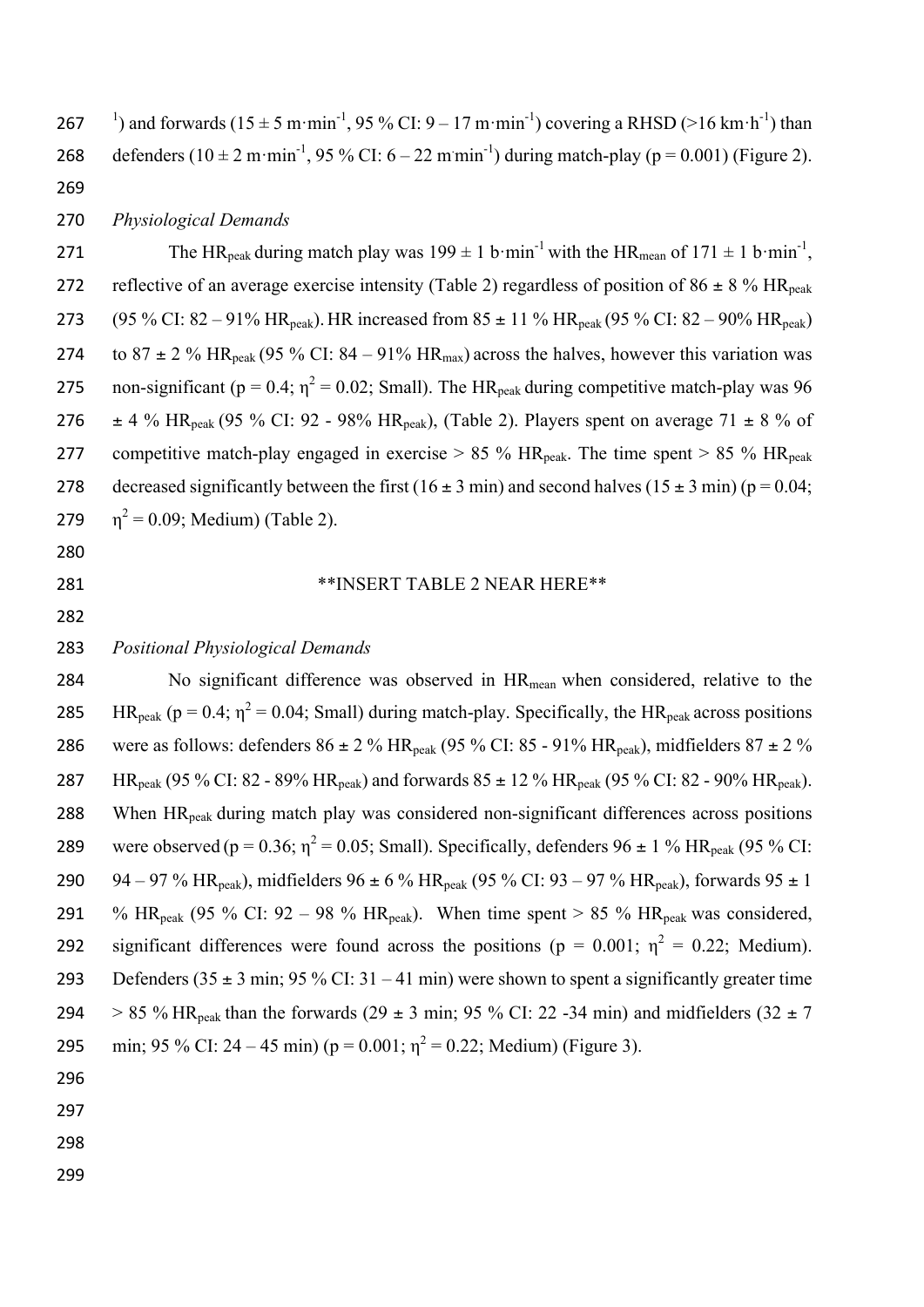#### **DISCUSSION**

 The primary aim of the current investigation was to quantify the physical and physiological demands of elite international female hockey players during match play. Furthermore, we aimed to determine the positional differences in physical and physiological demands across halves of play. Our data shows that substantial differences in physical demands across positional lines of play exist. Furthermore, reductions in RTD and RHSD were detected between the halves. Finally, we reported reductions in physiological demands across halves of 307 play with a positional profile observed for  $HR_{peak}$  and time spent  $> 85\%$  HR<sub>peak</sub>. The current study is one of the first to observe significant differentiation in both the physical and physiological profiles across halves of play and positional lines during elite international female hockey match-play.

312 Our data shows that elite female field hockey players regardless of position spent  $44 \pm 1$ 313 7 min in competitive match-play. Players were shown to cover a TD of  $5540 \pm 521$  m ( $126 \pm 126$ ) 314 23 m·min<sup>-1</sup>), with 589  $\pm$  160 (13  $\pm$  9 m·min<sup>-1</sup>) covered at HSD regardless of playing position. 315 The observed mean playing time of  $44 \pm 7$  min agrees with that previously reported by 316 Macutkiewicz and Sunderland (16) of  $48 \pm 4$  min. However, these observations are lower than 317 those previously reported (33) (62.5  $\pm$  12.8 min). Indeed, the analysis conducted by Vescovi and Franye was completed on collegiate athletes, which may explain the discrepancy observed. The TD covered during match-play was similar to that reported by Macutkiewicz and 320 Sunderland (16) (5541  $\pm$  1144 m) but lower than that reported by Vescovi and Franye (33) 321  $(6461 \pm 1294 \text{ m})$ . The RTD of 103 m·min<sup>-1</sup> was less than that reported in the current study which suggest that elite field hockey players cover distance at increased relative intensity when compare to collegiate athletes. Furthermore, the relative data reported in the current study is in agreement with previous analyses on female hockey cohorts (16) .

- 
- \*\*INSERT FIGURE 1 NEAR HERE\*\*
- 

 Previous studies examining team sports have shown that a team's success can be related to time in possession of the ball and the ability to cover HSD (1,8). The results of the current 330 study suggested that regardless of position, players covered  $589 \pm 160$  m reflective of  $13 \pm 9$ 331 m·min<sup>-1</sup> at HS (m; >16 km·h<sup>-1</sup>). Vescovi and Franye (27) recently reported a slightly higher 332 HSD (m; >16 km·h<sup>-1</sup>) during match-play of  $631 \pm 173$  m (10 m·min<sup>-1</sup>). Anderson et al. (1)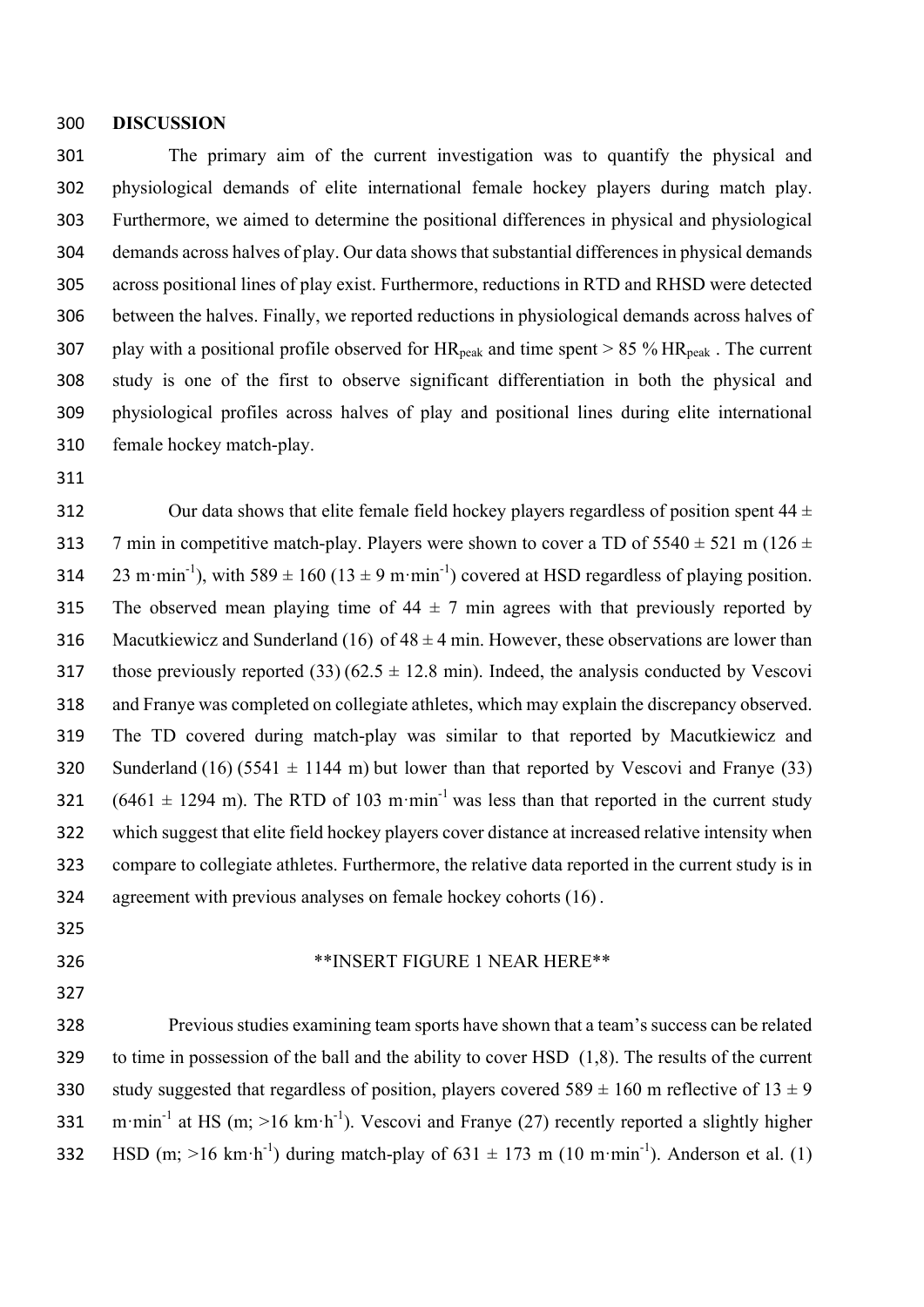showed that female athletes performed more HSD during international match-play than during domestic match-play respectively. Although the current study suggest that elite players cover less HSD during match-play they were shown to cover more RHSD then that previously reported for domestic players (1). However, Macutkiewicz and Sunderland (16) reported the 337 average HSD (m; >15.1 km·h<sup>-1</sup>) covered by players was  $852 \pm 268$  m (17.8  $\pm$  67 m·min<sup>-1</sup>). However, differences in selected speed thresholds across research make it hard to compare results. The differences in RTD and RHSD outputs may be reflective of the influence that the rolling substitution rule has on the game. The observed data may inform coaches of potential strategies to maximize this rule by employing a specific rolling substitute policy based on GPS and HR data of players. Indeed, coaches may decide to make substitutions based on reductions in HSD and RHSD given that these variables have been previously linked to technical outputs during match-play (8). 

\*\* INSERT FIGURE 2 NEAR HERE \*\*

- 
- 
- 

 Monitoring HR responses during match-play provides an indication of the internal 350 physiological load during game play actions (32). The HR<sub>peak</sub> of the players was  $199 \pm 1$  b·min-351 <sup> $\frac{1}{2}$ </sup> with the HR during match-play of 171  $\pm$  1 b·min<sup>-1</sup> reflective of an average exercise intensity 352 regardless of position of  $86 \pm 8$  % HR<sub>peak</sub>. During competitive match-play players had a HR<sub>peak</sub> 353 of  $96 \pm 3.5$  %. Sell and Ledesma (29) examined HR responses in NCAA division I colligate 354 female hockey players and reported  $HR_{peak}$  responses of 94.6  $\pm$  3.3 %. Regardless of position 355 Sell and Ledesma (29) reported the HR<sub>peak</sub> of international female hockey players was  $203 \pm 7$ 356 b·min<sup>-1</sup> which is higher than previously observed by MacLeod et al. (15) (190  $\pm$  9 b·min<sup>-1</sup>) and 357 our current observations. The time spent  $> 85 \%$  HR<sub>peak</sub> has been previously shown to be associated with improvements in aerobic capacity while also being linked to an improved physical activity profile during match play (9,23). Therefore, it is important for coaches to 360 monitor the time spent  $> 85\%$  HR<sub>peak</sub> to best ensure players attain these intensities during training, this will ultimately best equip them to compete during match-play. The players in the 362 current investigation spent on average 31 min  $> 85\%$  HR<sub>peak</sub> suggesting that a high percentage of match-play is played at high-intensity.

#### \*\* INSERT FIGURE 3 NEAR HERE \*\*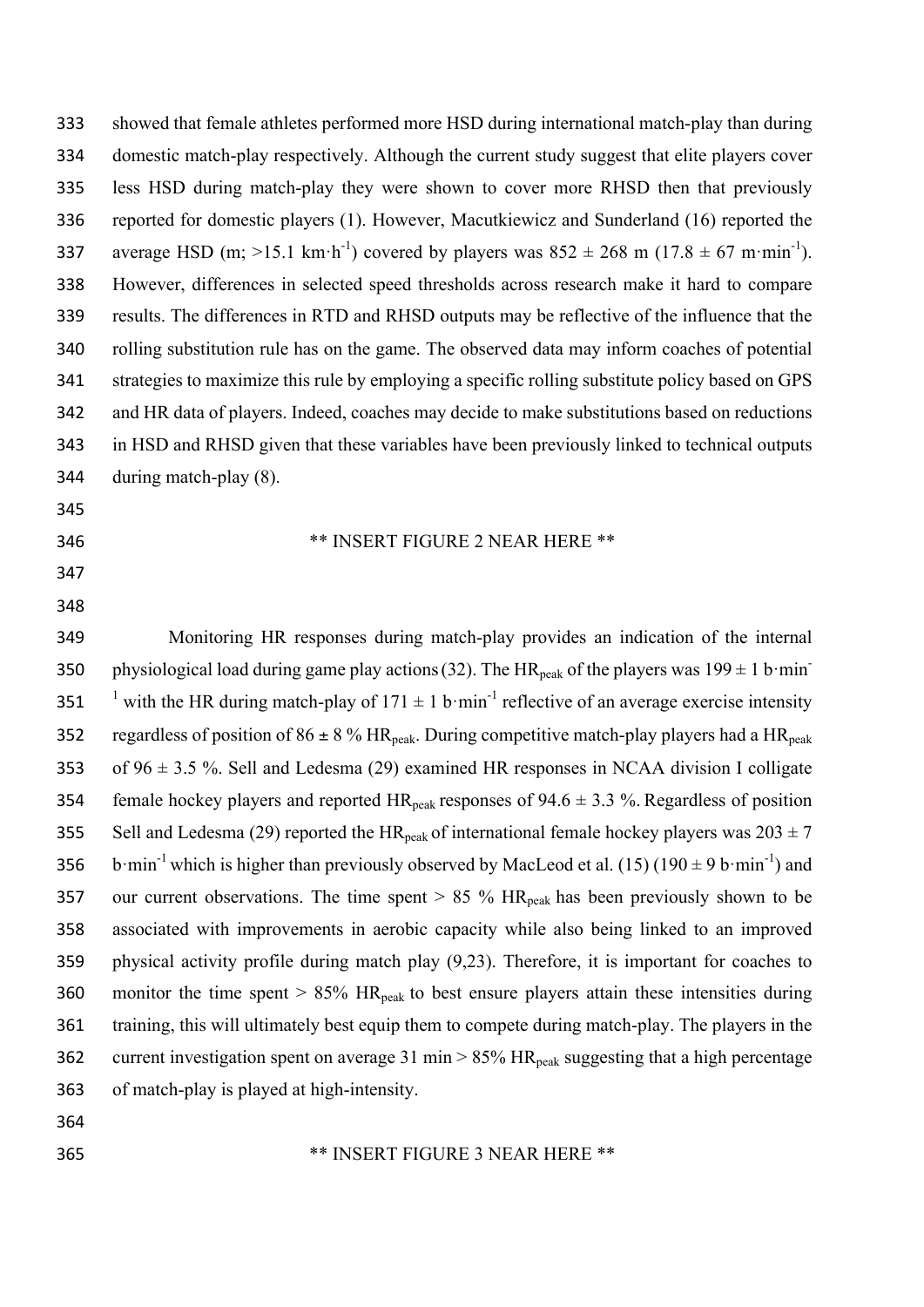The current data will allow coaches to prepare training scenarios for players to reach these higher intensities. It may be suggested that larger small-sided game pitch dimensions with high relative player areas will best allow for these higher intensities to be achieved (24). However, careful consideration must be given to the external factors that may influence HR responses such as playing level, opposition and environmental factors (32). Previous research has shown field hockey to be of a low – moderate intensity (7,16,33). The intermittent nature of the game and limited number of stoppages and limited opportunity to recover between high- speed efforts. The current study supports the literature suggesting the need for an increased focus towards aerobic conditioning to adequately prepare players to recover between high- speed efforts (10,29). Future investigations should aim to identify potential training methodologies that can improve aerobic capacity in elite female hockey players.

 It has been suggested that players will regulate distance travelled at low-speed to ensure they have the ability to produce high-speed efforts when required during match-play (2). Our data showed there to be no significant difference in physical demands across the halves of play in elite female hockey. Interestingly, the observed decrements in physical activity were position specific with the defenders showing the highest level of reduction across the halves when compared to other positions. Defenders were shown to have on average a 5% decrease in RTD and significant reduction of 10 % in RHSD across halves of play. Midfielders increased the RTD and RHSD covered by 2 % across halves, while forwards were shown to increase the RTD covered by 1% with no change in RHSD. The findings of the current study differ to those by Vescovi and Frayne (33)suggesting that in collegiate female hockey both the defenders and midfield players would cover less RTD and RHSD across halves of play. Although the results of the current study show there to be a non-significant difference, in a sport setting a 5% decrement in performance could be deemed a practical significant decrease in HSD covered. Previous studies have shown that the most successful teams cover a greater HSD and sprint distance (8,27). The findings of the current study show that positional roles influence physical activity during female hockey match-play. However, it is unclear whether the reduction is based on fatigue, tactical factors or physiological factors (2,21,32). Keeping this in mind, having a clear and concise substitution policy within the squad could reduce fatigue due to increased recovery between bouts of play and in-turn reduce the effect of positional demands on the physical activity profiles of players.

- 
- 

#### \*\*INSERT FIGURE 4 NEAR HERE\*\*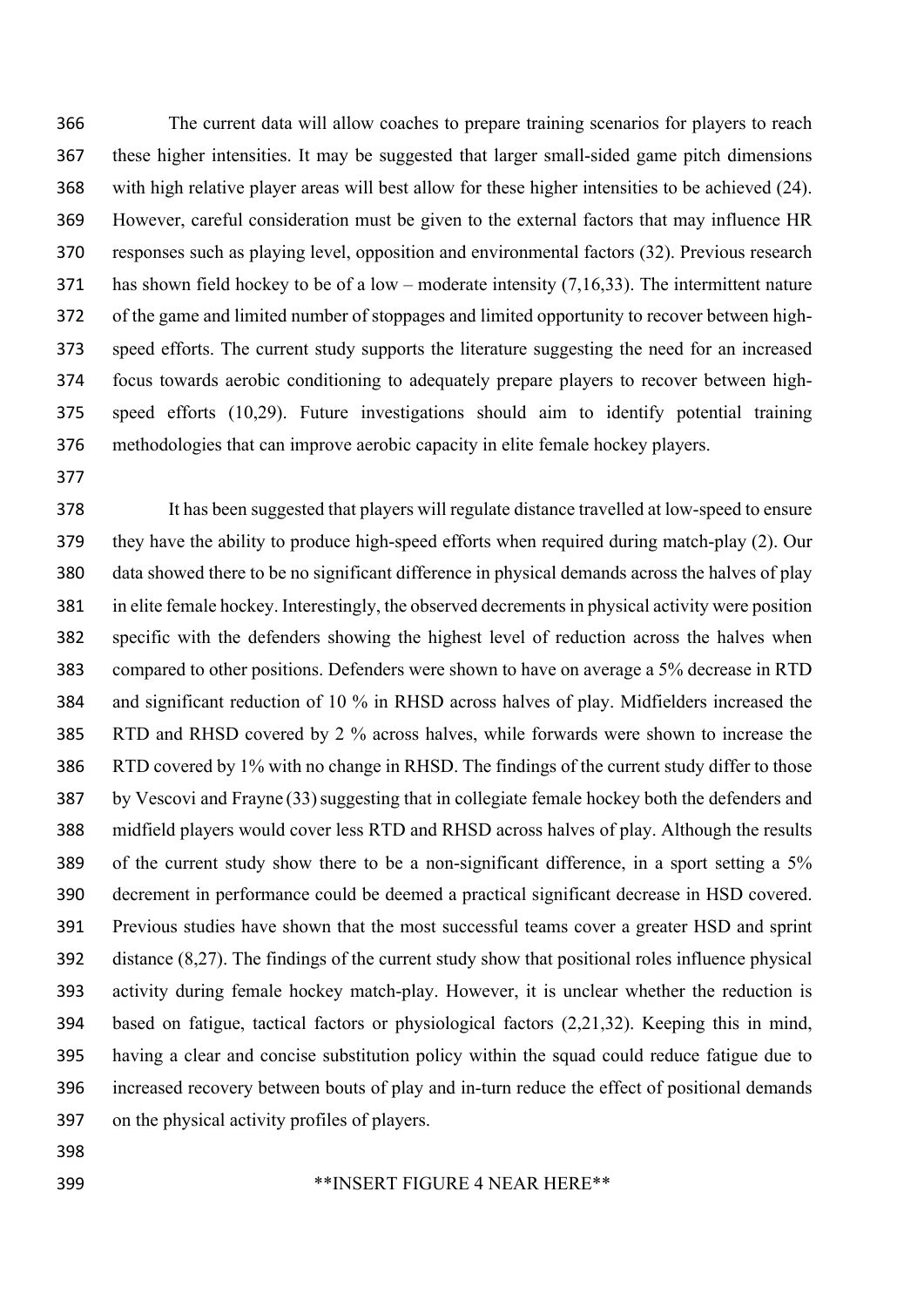Previous studies have attempted to analyze the positional profile of female field hockey across various competitive standards (7,16,29,33). Similar to previous studies in female soccer (18,20), rugby union (31,35) and rugby 7's (34) a position specific profile was observed for female hockey players. Specifically, defenders spend significantly more time in match-play and covered more TD than other positions. However, when the relative outputs were considered the midfield and forwards had significantly higher relative intensities for physical activity. Notably, midfielder's due to their nomadic nature covered more HSD, this may be related to the fact that these players provide a tactical link between defence and attack when in and out of possession. This specific tactical difference allows them to achieve greater distances as they must travel the length and breadth of the field during match-play. The observed decrements in physical activity were also position specific, with defenders shown to have the 411 highest decrements in running performance covering 6 m·min<sup>-1</sup> less during the second half when compared to the first half. However, it is not possible to determine whether the decrement is related to fatigue or pacing strategies adapted by defenders during match-play (2). Regardless of the above, the results have practical implications for coaches on when best to make player interchanges during match-play.

 The current study agrees with the previous findings of Sell and Ledesma (29) and 418 Macutkiewicz and Sunderland (16) that reported no differences in  $HR_{mean}$  and  $HR_{peak}$  across positional lines of play within elite female hockey cohorts. However, positional differences were observed regarding time spent at different levels of intensity, Sell and Ledesma (29) 421 suggested that the forwards spent more time at higher percentages of  $HR_{peak}$ . In contrast to the 422 above findings our observations show that defenders spend more time  $>85\%$  HR<sub>peak</sub>. Our results are in agreement with Macutkiewicz and Sunderland (16) who suggested that although the forwards performed more moderate - high intensity exercise they were rewarded with more time to recover due to the roll on roll off substitution rule resulting in defenders having more 426 time spent at higher percentages of  $HR_{peak}$ . The results of this study need to be considered within the context of the study's limitations. Firstly, with no technical data it is very difficult to assess the efficiency of players' physical activity. Additionally, although acceptable validity and accuracy was reported for the specific GPS units used within the current study, it should 430 be noted that previous research has questioned the accuracy of GPS for the measurement of high-speed movement (10). Finally, each player is biologically different in both stature and physical capacity. With this in mind the authors advocate the development of individualised player specific running thresholds for female hockey players (4). The results of this study need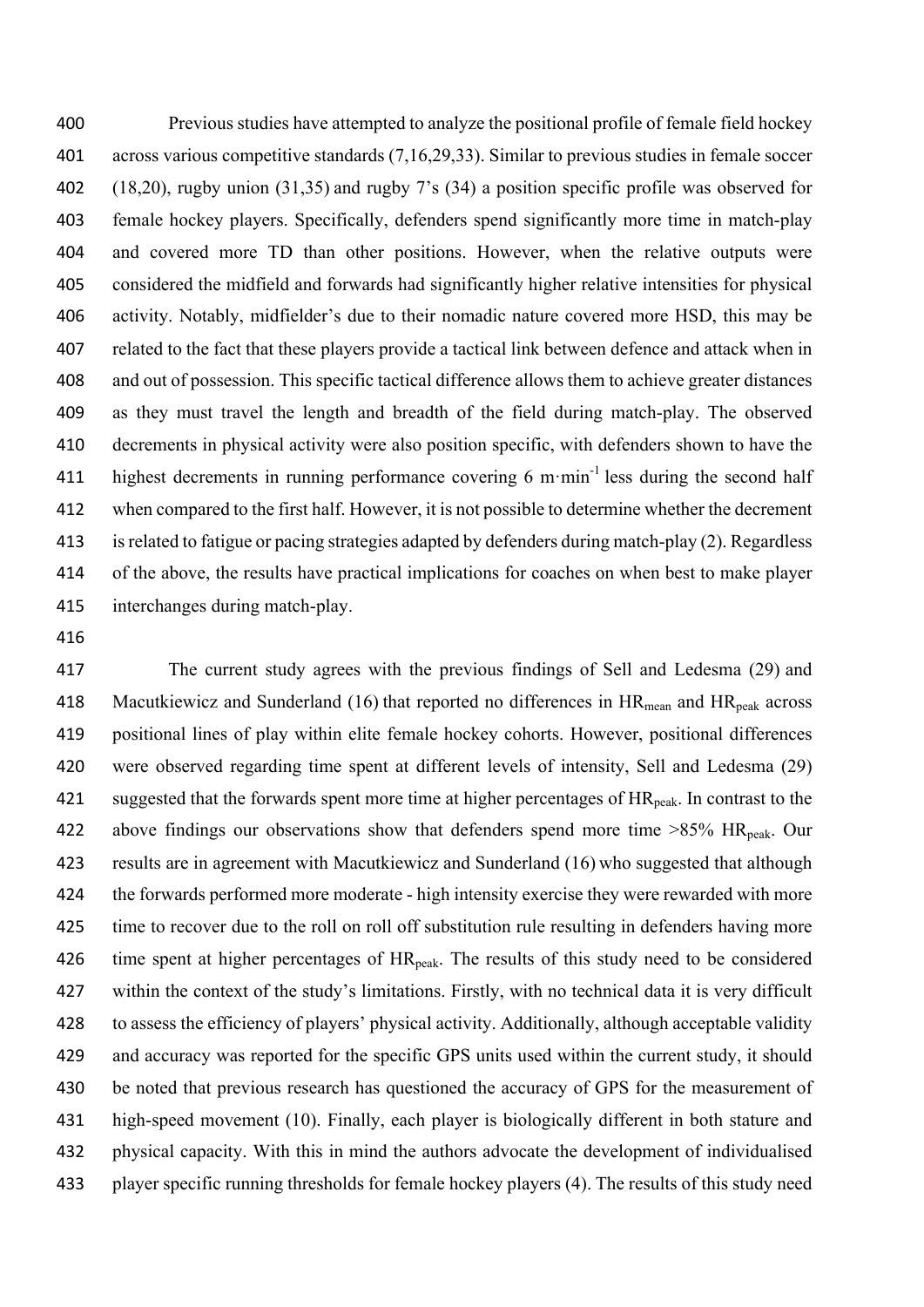to be interpreted within the context of the studies limitations. No measure of match dynamics (win or loss) and tactical styles of play were considered. Recently, studies have shown there to be match to match variation in other field sports (5,25). Future studies should report the typical match-to-match variation of GPS variables with elite female field hockey. To date no studies have examined the physical activity profiles of elite female field hockey players during a condensed high intensity period with quick turnarounds such as an international tournament environment. Therefore, we recommend that the changes in physical activity be reported for these highly demanding periods. Finally, we suggest that future research should consider the current advancements in field sports and the known energetic cost of accelerated movements. Therefore, an analysis of the metabolic power profile of elite international female hockey is warranted to improve coaches understanding of the energetic cost associated with competitive match-play.

#### **PRACTICAL APPLICATIONS**

 The current study provides an insight into the physical and physiological demands of elite international female hockey across both positions and halves of play. During competitive 451 match-play players are likely to cover 61 % of their  $TD > 8$  km·h<sup>-1</sup> irrespective of position. Our results showed that defenders spent more time in match-play and covered more TD when compared to other positions. Midfielders were found to cover on average 68 % of their TD 454 distance  $> 8 \text{ km} \cdot \text{h}^{-1}$  which was more than defenders (9 %) and the forwards (2%). When high-455 speed was considered, midfielders covered over 15% of their  $TD > 16$  km·h<sup>-1</sup> which was similar to forwards (14 %) but significantly greater than defenders (10%). The results highlight the need for coaches to consider the positional profile of match-play prior to planning training regimen in order to best replicate players' specific match-play physical activity profile. For example, midfield players should be placed into drills that allow them to cover more HSD while forwards should be placed into more intense drills that allow them to cover more distance in a shortened period in order to increase their RTD to that similar of match-play. Previous research has shown a strong linear association between HR and volume of oxygen consumption, which can then be used to determine the level of intensity and the physiological demands in competitive match-play (6). Therefore, with the use of HR monitors the monitoring time spent at different zones and average HR can be used to effectively reflect the aerobic metabolic demands of competitive match-play (6). Our data therefore confirm that competitive match-play is mainly aerobic in nature. At set time points within a periodised plan coaches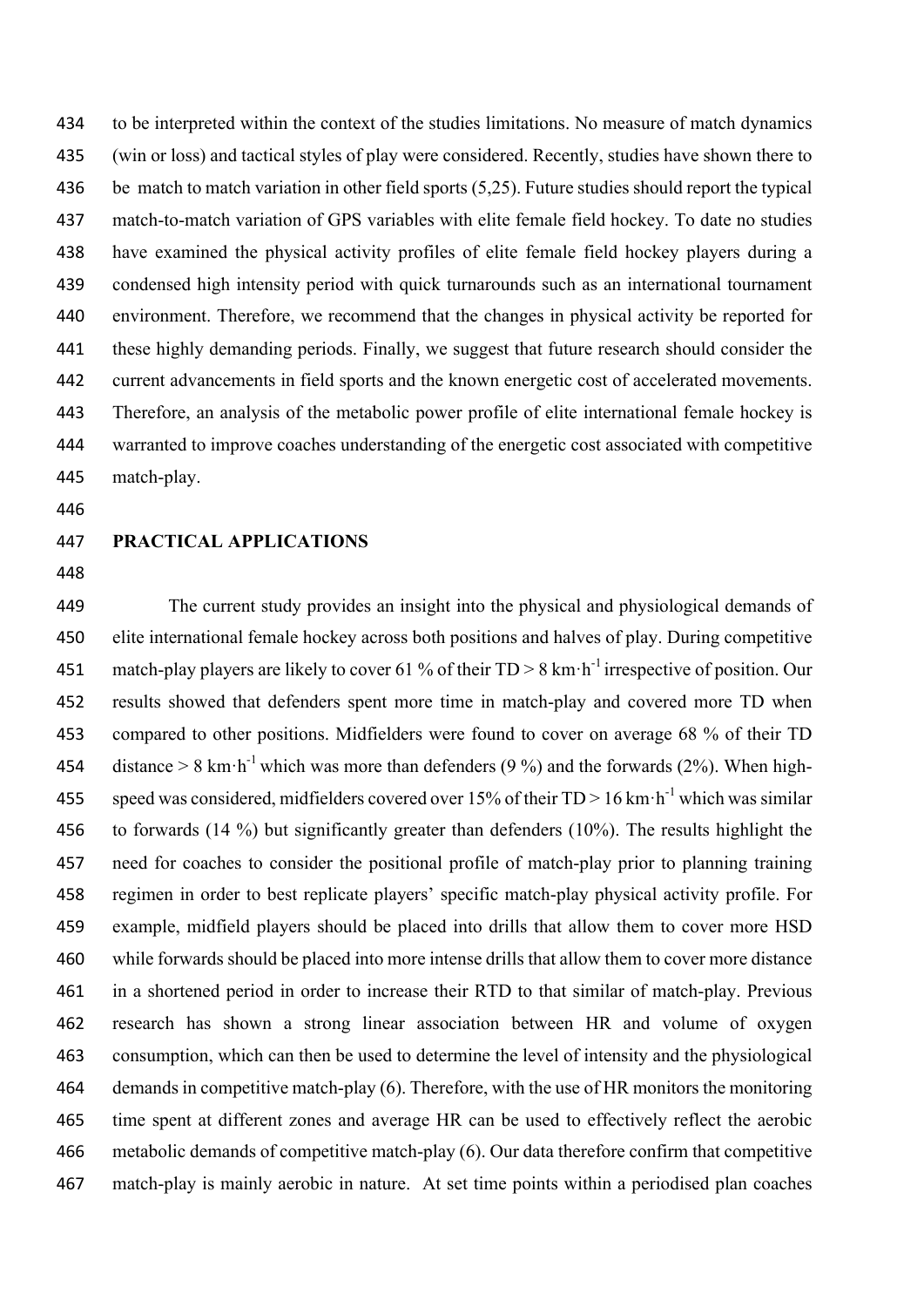| 468 | should aim to have specific periods of training drills $>85\%$ HR <sub>peak</sub> . We observed that defenders |
|-----|----------------------------------------------------------------------------------------------------------------|
| 469 | were the only position to have a notable decrement in running performance across halves of                     |
| 470 | play. However, in order to reduce the likelihood of these reductions in physical activity it may               |
| 471 | be suggested that half-time nutritional strategies, in addition to a half-time re-warm up strategy             |
| 472 | be implemented by coaches. Overall the current study provides normative data on the physical                   |
| 473 | activity and physiological profiles of elite international female hockey players. From these                   |
| 474 | findings, it may be suggested that coaches use these data to implement position specific training              |
| 475 | drills in order to best replicate the demands of each position. Furthermore the data will aid                  |
| 476 | coaches in developing specific player interchange protocols during match enviroments.                          |
| 477 |                                                                                                                |
| 478 |                                                                                                                |
| 479 |                                                                                                                |
| 480 |                                                                                                                |
| 481 |                                                                                                                |
| 482 |                                                                                                                |
| 483 |                                                                                                                |
| 484 |                                                                                                                |
| 485 |                                                                                                                |
| 486 |                                                                                                                |
| 487 |                                                                                                                |
| 488 |                                                                                                                |
| 489 |                                                                                                                |
| 490 |                                                                                                                |
| 491 |                                                                                                                |
| 492 |                                                                                                                |
| 493 |                                                                                                                |
| 494 |                                                                                                                |
| 495 |                                                                                                                |
| 496 |                                                                                                                |
| 497 |                                                                                                                |
| 498 |                                                                                                                |
| 499 |                                                                                                                |
| 500 |                                                                                                                |
| 501 |                                                                                                                |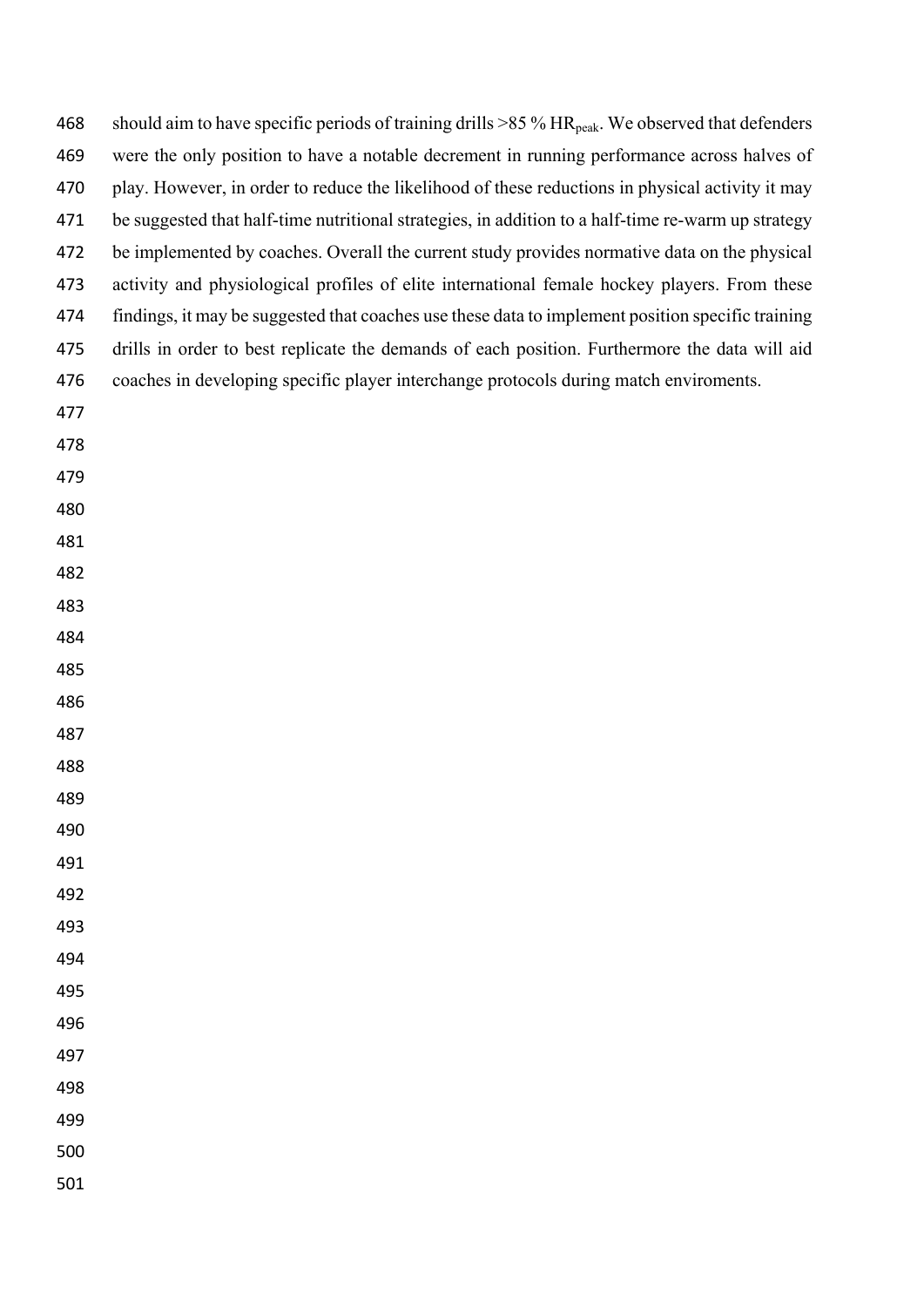#### **REFERENCES**

- 1. Andersson, H., Randers, M., Heiner-Moller, A., Krustrup, P. & Mohr, M. Elite female soccer players perform more high-intensity running when playing in international games when compared with domestic league games. *J Strenght Cond Res* 24: 912–9, 2010.
- 2. Aughey., R. Australian football player work rate: Evidence of fatigue and pacing? *Int J Sports Physiol Perform* 5: 394–405, 2010.
- 3. Bangsbo, J, Mohr, M, and Krustrup, P. Physical and metabolic demands of training and match- play in the elite football player. *J Sport Sci* 24: 665–674, 2006.Available from: http://www.olympiatoppen.no/fagomraader/idrettsernaering/Fagstoff/fotball/media3886.media
- 4. Bradley, P., Vescovi, J., Bradley, P. & Vescovi, J. Velocity thresholds for women's soccer matches: Sex specificity dictates high-speed running and sprinting- Female athletes in motion (FAiM ). *Int J Sports Physiol Perform* 10: 112–6, 2014.
- 5. Carling., C, Bradley., P, McCall., A, & Dupont., G. Match-to-match variability in high-speed running activity in a professional soccer team. *J Sports Sci* , 2016.Available from: http://www.tandfonline.com/action/journalInformation?journalCode=rjsp20
- 6. Esposito, F., Impellizzeri, F., Margonato, V., Vanni, R., Pizzini, G. & Veicsteinas, A. Validity of heart rate as an indicator of aerobic demand during soccer activities in amateur soccer players. *Eur J Appl Physiol* 93: 167–72, 2004.
- 7. Gabbett, T. GPS analysis of elite women's field hockey training and competition. *J Strenght Cond Res* 24: 1321–24, 2010.
- 8. Gabbett, T. Influence of the opposing team on the physical demands of elite rugby league match play. *J Strenght Cond Res* 27: 1629–35, 2013.
- 9. Hoff, J., Wisloff, U., Engen, L., Kemi, O. & Helgerud, J. Soccer specific aerobic endurance training. *Br J Sports Med* 36: 218–222, 2002.
- 10. Jennings. D., Cormack. S., CA& AR. International field hockey players perform more high-speed running than national-level counterparts. *J Strength Cond Res* 26: 947–52, 2012.
- 11. Krustrup., P, Mohr., M, Ellingsgaard., H, &, and Bangsbo., J. Physical demands during an elite female soccer game: Importance of training status. *Med Sci Sports Exerc* 37: 1242–1248, 2005.
- 12. Little, T. & Williams, A. Measures of excercise intensity during soccer training drills with professional footballers. *J Strenght Cond Res* 21: 367–71, 2007.
- 13. Lythe, J. & Kilding, A. Physical demands and physiological responses during elite field hockey. *Int J Sports Med* 32: 523–528, 2011.
- 14. MacLeod, H., Morris, J., Nevill, A. & Sunderland, C. The validity of a non-differential global positioning system for assessing player movement patterns in field hockey. *J Sports Sci* 27: 121–28, 2009.
- 538 15. MacLeod, H. Bussell, C. & Sunderland, C. Time-motion analysis of elite women's field<br>539 hockey, with particular reference to maximum intensity movement patterns. *Int J Perforn*  hockey, with particular reference to maximum intensity movement patterns. *Int J Perform Anal Sport* 7: 1–12, 2007.
- 16. Macutkiewicz, D. & Sunderland, C. The use of GPS to evaluate activity profiles of elite women hockey players during match-play. *J Sports Sci* 29: 967–973, 2011.
- 17. Malone, S, Doran, D, Collins, K, Morton, J&, and McRobert, A. Europeen College of Sports Science Annual Congress. In: Accuracy and reliability of VXsport global positioning system in intermittent activity.2014.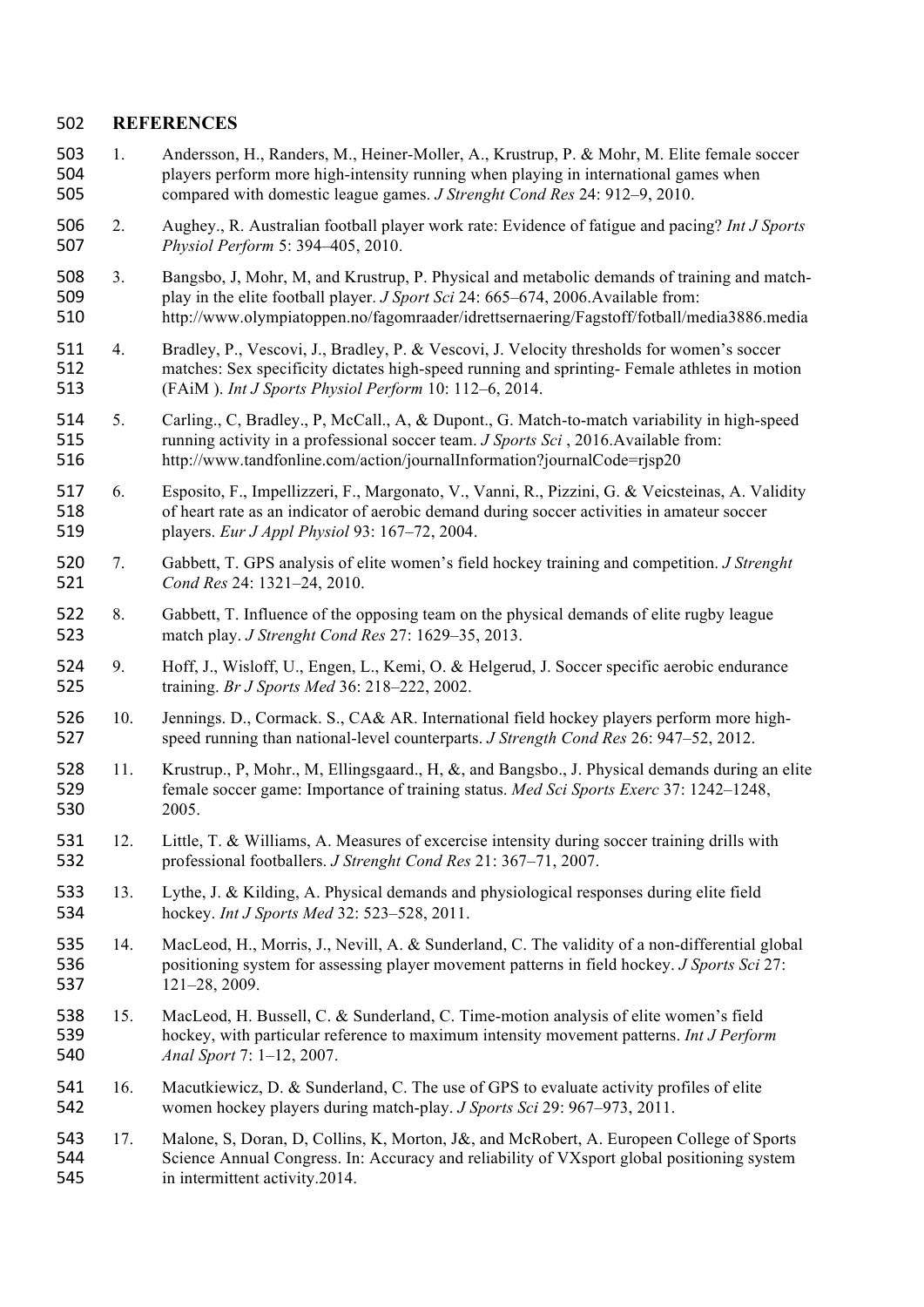- 18. Mara, J., Thompson, K., Pumpa, K. & Morgan, S. Quantifying the high-speed running and sprinting profiles of elite female soccer players during competitive matches using an optical player tracking system. *J Strength Cond Res* , 2016.Available from: http://content.wkhealth.com/linkback/openurl?sid=WKPTLP:landingpage&an=00124278- 900000000-96309
- 19. McFarlane, S., Tannath, S. & Kelly, V. The validity and reliability of Global Positioning Systems in team sport: A breif review. *J Strength Cond Res* 30: 1470–90, 2016.Available from:
- http://content.wkhealth.com/linkback/openurl?sid=WKPTLP:landingpage&an=00124278- 900000000-96713%5Cnpapers2://publication/doi/10.1519/JSC.0000000000001221
- 20. Mohr, M, Krustrup, P, Andersson, H, Kirkendal, D & Bangsbo, J. Match Activities of Elite Womans Soccer Palyers at Different Performance Levels. *J Strength Cond Res* 22: 341–349, 2008.
- 21. Mohr, M, Krustrup, P, and Bangsbo, J. Match performance of high-standard soccer players with special reference to development of fatigue. *J Sports Sci* 21: 519–528, 2003.
- 22. Nedelec, M., McCall, A., Carling, C and Legall, F., Berthoin, S. & Dupont, G. Recovery in Soccer: Part I-post-match fatigue and time course of recovery. *Sport Med* 42: 997–1015, 2012.
- 563 23. Owen, A., Wong, D., McKenna, M. & Dellal, A. Heart rate responses and technical comparison between small vs. large sided games in elite professional soccer. *J Stren*  comparison between small vs. large sided games in elite professional soccer. *J Strength Cond Res* 25: 2104–10, 2011.
- 24. Owen, AL, Wong, DP, Paul, D, and Dellal, A. Physical and technical comparisons between various-sided games within professional soccer. *Int J Sports Med* 35: 286–292, 2014.
- 25. Paul, D., Bradley, P. & Nassis, G. Factors affecting match running performance of elite soccer players: Shedding some light on the complexity. *Int J Sports Physiol Perform* 10: 516–519, 2015.Available from: http://www.ncbi.nlm.nih.gov/pubmed/25928752
- 26. Portillo, J., Gonzalez-Rave, G., Juarez, D., Garcia. J., Suarez-Arrones, L. & Newton, R. Comparison of running charcterisitics and heart rate response of international and national female rugby sevens players during competitive matches. *J Strenght Cond Res* 28: 2281–2289, 2014.
- 27. Rampinini, E., Impellizzeri, F., Castagna, C., Coutts, A. & Wisløff, U. Technical performance during soccer matches of the Italian Serie A league: Effect of fatigue and competitive level. *J Sci Med Sport* 12: 227–33, 2009.
- 28. Rampinini, E, Impellizzeri, FM, Castagna, C, Abt, G, Chamari, K, Sassi, A, et al. Factors influencing physiological responses to small-sided soccer games. *J Sports Sci* 25: 659–666, 2007.
- 29. Sell, K. & Ledesma, A. Heart rate and energy expenditure in division I field hockey players during competitive play. *J Strenght Cond Res* 30: 2122–8, 2016.
- 30. Suarez-Arrones, L, Nuñez, FJ, Portillo, J, and Mendez-Villanueva, A. Match Running Performance and Exercise Intensity in Elite Female Rugby Sevens. *J Strength Cond Res* 26: 1858–1862, 2012.
- 31. Suarez-Arrones, L, Portillo, J, Pareja-Blanco, F, De Villareal, ES, Sánchez-Medina, L, and Munguía-Izquierdo, D. Match-play activity profile in elite women's rugby union players. *J Strength Cond Res* 48: 452–458, 2014.
- 32. Thorpe., R, Strudwirck., A, Buchheit., M, Atkinson., G & Drust., B. Monitoring fatigue during the in-season competitive phase in elite soccer players. *Int J Sports Physiol Perform* 10: 958– 64, 2015.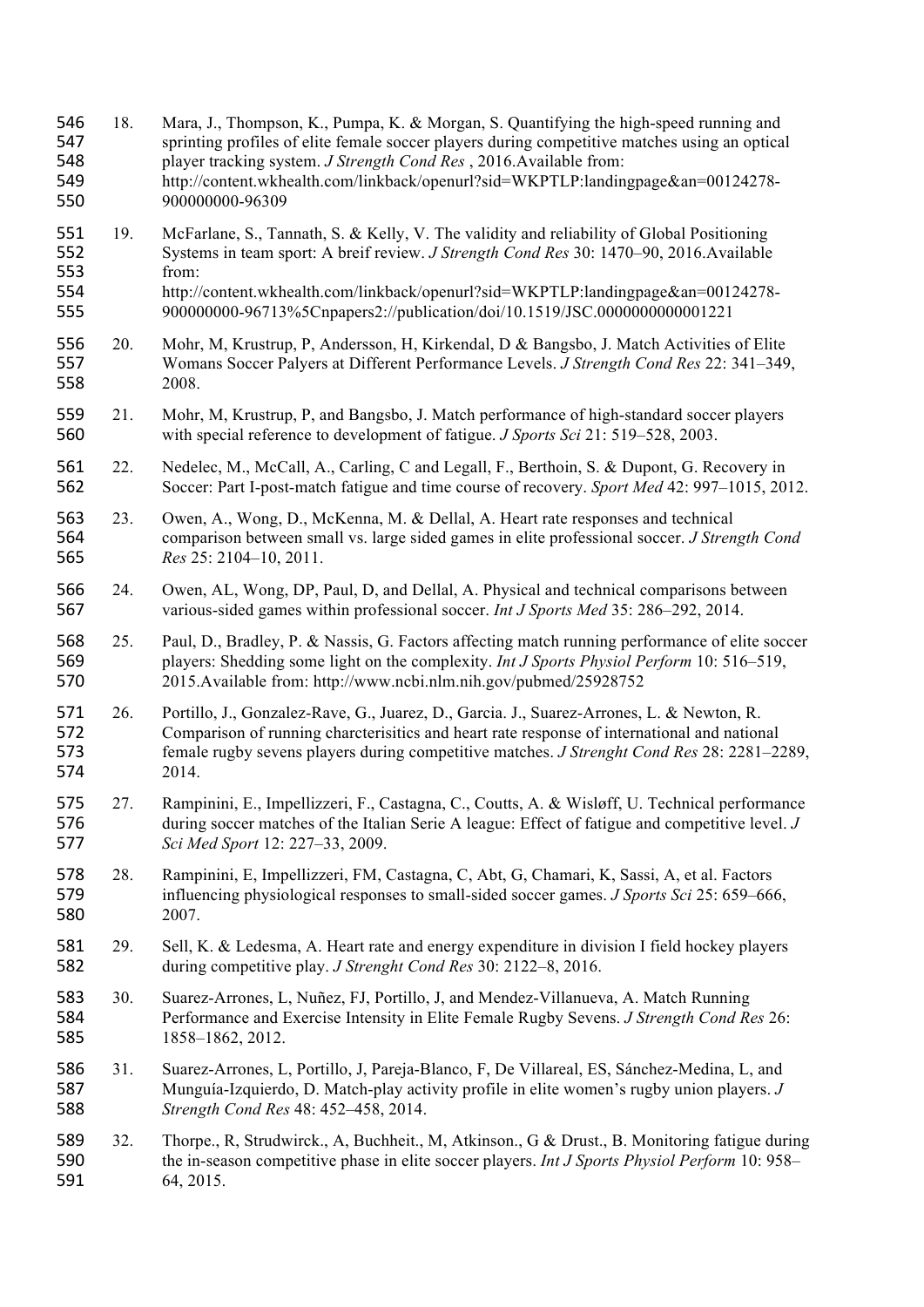| 592<br>593        | 33. | Vescovi, J. & Frayne, D. Motion characteristics of Division I college field hockey: Female<br>Athletes in Motion (FAiM) study. Int J Sports Physiol Perform 10: 476-481, 2015.                                                             |
|-------------------|-----|--------------------------------------------------------------------------------------------------------------------------------------------------------------------------------------------------------------------------------------------|
| 594<br>595        | 34. | Vescovi, JD and Goodale, T. Physical demands of women's rugby sevens matches: female<br>athletes in motion. Int J Sports Med 36: 887-892, 2015.                                                                                            |
| 596<br>597<br>598 | 35. | Virr, JL, Game, A, Bell, GJ, and Syrotuik, D. Physiological demands of women's rugby union:<br>time-motion analysis and heart rate response. J Sports Sci 32: 239-47, 2014. Available from:<br>http://www.ncbi.nlm.nih.gov/pubmed/24168428 |
| 599<br>600        | 36. | Williams, C& and Rollo, I. Carbohydrate nutrition and team sport performance. Sport Med 45:<br>$13 - 22, 2015.$                                                                                                                            |
| 601               |     |                                                                                                                                                                                                                                            |
| 602               |     |                                                                                                                                                                                                                                            |
| 603               |     |                                                                                                                                                                                                                                            |
| 604               |     |                                                                                                                                                                                                                                            |
| 605               |     |                                                                                                                                                                                                                                            |
| 606               |     |                                                                                                                                                                                                                                            |
| 607               |     |                                                                                                                                                                                                                                            |
| 608               |     |                                                                                                                                                                                                                                            |
| 609               |     |                                                                                                                                                                                                                                            |
| 610               |     |                                                                                                                                                                                                                                            |
| 611               |     |                                                                                                                                                                                                                                            |
| 612               |     |                                                                                                                                                                                                                                            |
| 613               |     |                                                                                                                                                                                                                                            |
| 614               |     |                                                                                                                                                                                                                                            |
| 615               |     |                                                                                                                                                                                                                                            |
| 616               |     |                                                                                                                                                                                                                                            |
| 617               |     |                                                                                                                                                                                                                                            |
| 618               |     |                                                                                                                                                                                                                                            |
| 619               |     |                                                                                                                                                                                                                                            |
| 620               |     |                                                                                                                                                                                                                                            |
| 621               |     |                                                                                                                                                                                                                                            |
| 622               |     |                                                                                                                                                                                                                                            |
| 623               |     |                                                                                                                                                                                                                                            |
| 624               |     |                                                                                                                                                                                                                                            |
| 625               |     |                                                                                                                                                                                                                                            |
| 626               |     |                                                                                                                                                                                                                                            |
| 627               |     |                                                                                                                                                                                                                                            |
|                   |     |                                                                                                                                                                                                                                            |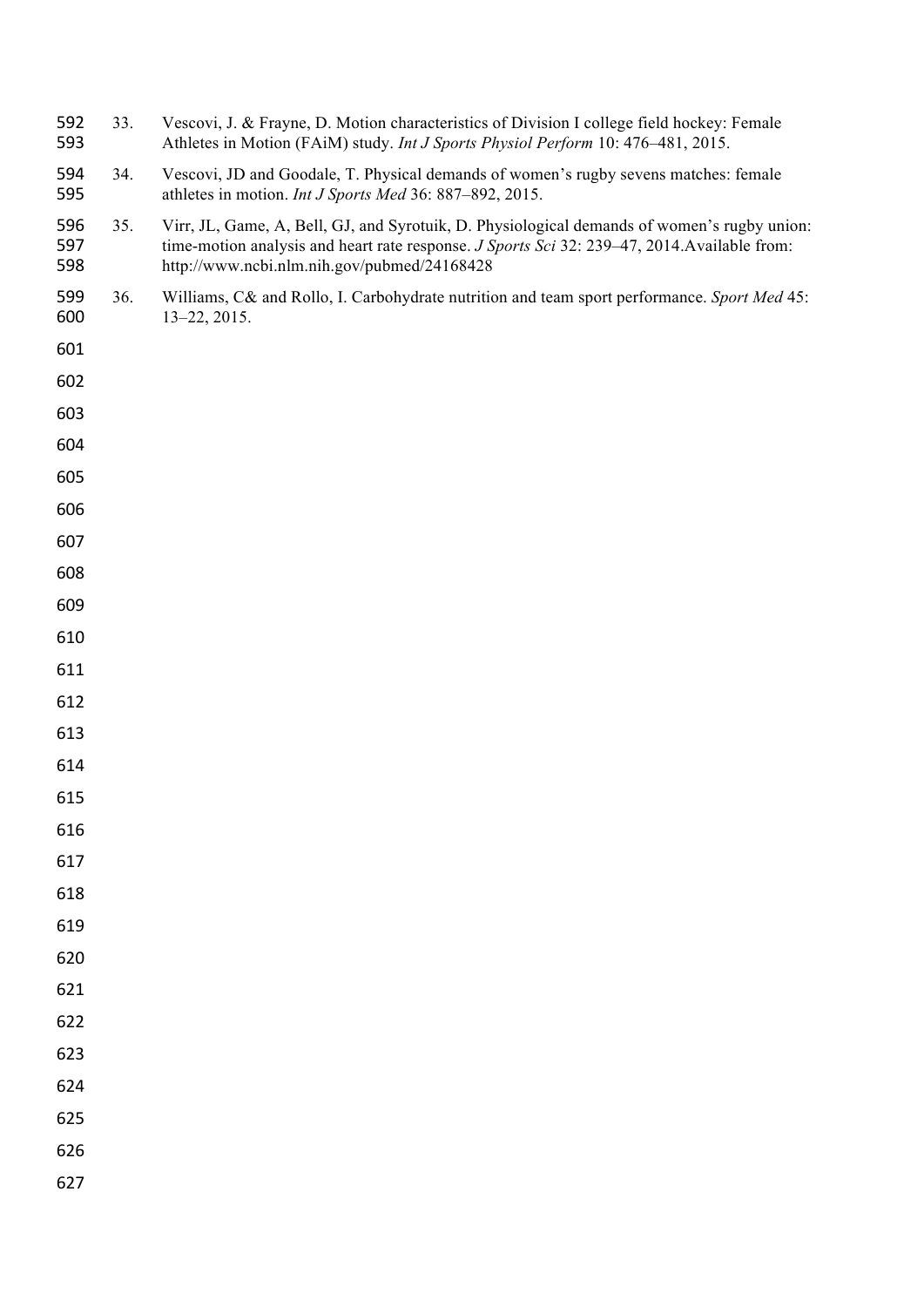| 628 | <b>TABLE AND FIGURE CAPTIONS</b>                                                                                           |
|-----|----------------------------------------------------------------------------------------------------------------------------|
| 629 |                                                                                                                            |
| 630 | Table 1. The physical demands of elite international female field hockey across specific                                   |
| 631 | speed zones, as determined by GPS technology during match-play. All data is presented as                                   |
| 632 | mean $\pm$ SD.                                                                                                             |
| 633 |                                                                                                                            |
| 634 | a,b,c signifies the positional variation between the defenders (a), midfield (b) and forwards                              |
| 635 | (c) (TD: $p \le 0.001$ , $\eta = 0.58$ , Large; HSD $p \le 0.001$ , $\eta = 0.41$ , Large).                                |
| 636 |                                                                                                                            |
| 637 | Table 2. The physiological demands of elite international female field hockey across specific                              |
| 638 | heart rate zones, as determined by heart rate monitors during match-play. All data is                                      |
| 639 | presented as mean $\pm$ SD.                                                                                                |
| 640 |                                                                                                                            |
| 641 | * signifies the difference between the first and second halves ( $p = 0.04$ ; $\eta^2 = 0.09$ ; Medium).                   |
| 642 | The letter a signifies the positional variation between the defenders (a), midfield (b) and                                |
| 643 | forwards (c) (Time > 85% HR <sub>peak</sub> p = 0.001; $\eta^2$ = 0.22; Medium).                                           |
| 644 |                                                                                                                            |
| 645 | <b>Figure 1.</b> The relative total distance $(RTD)$ (mmin <sup>-1</sup> ) covered across all three positions during       |
| 646 | competitive match-play. All data is presented as mean $\pm$ SD.                                                            |
| 647 |                                                                                                                            |
| 648 | a,b,c signifies the positional variation between the defenders (a), midfield (b) and forwards (c).                         |
| 649 | The midfield and forwards were seen to cover significantly more RTD during competitive                                     |
| 650 | match-play ( $p \le 0.001$ , $\eta = 0.58$ , Large).                                                                       |
| 651 |                                                                                                                            |
| 652 | <b>Figure 2.</b> The RHSD (relative high-speed distance) m: $>16$ km·h <sup>-1</sup> (m·min <sup>-1</sup> ) covered across |
| 653 | all three positions during competitive match-play. All data is presented as mean $\pm$ SD.                                 |
| 654 |                                                                                                                            |
| 655 | a,b,c signifies the positional variation between the defenders (a), midfield (b) and forwards (c)                          |
| 656 | The midfield and forwards were seen to cover significantly more RHSD during competitive                                    |
| 657 | match-play ( $p \le 0.001$ , $\eta = 0.41$ , Large).                                                                       |
| 658 |                                                                                                                            |
| 659 | Figure 3. The time spent at different heart rate zone as a percentage of match-play across all                             |
| 660 | three positions. All data is presented as mean $\pm$ SD.                                                                   |
| 661 |                                                                                                                            |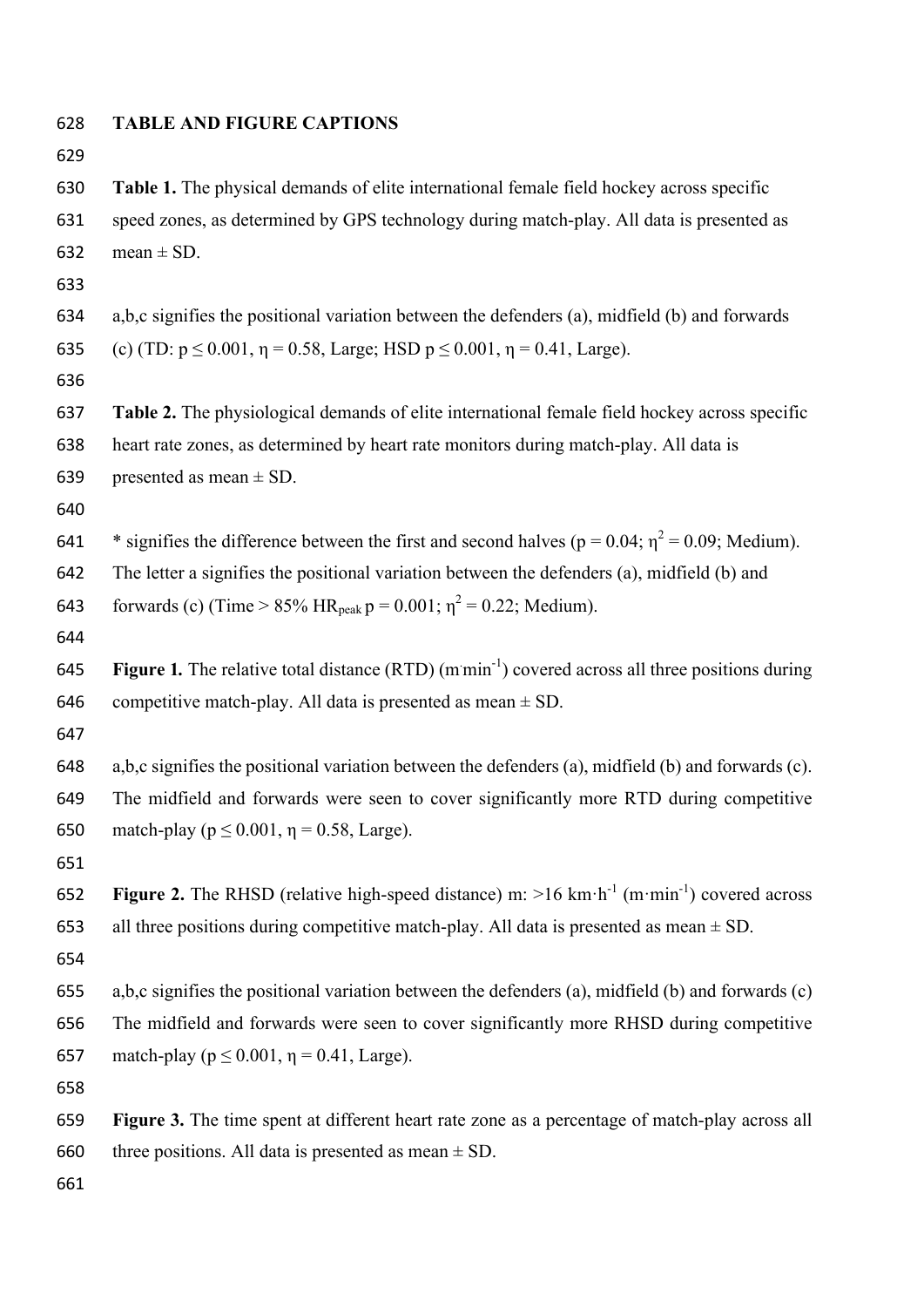| 662 | A significant difference in time spent > $85\%$ HR <sub>peak</sub> (*) between the first and second halves (p |
|-----|---------------------------------------------------------------------------------------------------------------|
| 663 | $= 0.04$ , $\eta = 0.09$ , Small). The letters a,b,c signifies the positional variation between the           |
| 664 | defenders (a), midfield (b) and forwards (c) ( $p \le 0.001$ $\eta = 0.22$ , Medium). The defenders were      |
| 665 | observed to spend significantly more time $> 85\%$ HR <sub>peak</sub> across all three positions. The number  |
| 666 | 1,2,3,4 signifies the variation in time spent in specific heart rate zones. The defenders were                |
| 667 | observed to spend significantly more time in zones 1 and 2. The midfield and forwards were                    |
| 668 | observed to spend significantly more time in zones 2, 3 and 4 ( $p \le 0.001$ $\eta = 0.19$ , Medium).        |
| 669 |                                                                                                               |
| 670 | Figure 4. The distance covered across various speed thresholds with respect to position during                |
| 671 | competitive match-play. All data is presented as mean $\pm$ SD.                                               |
| 672 |                                                                                                               |
| 673 | a,b,c signifies the positional variation between the defenders (a), midfield (b) and forwards (c)             |
| 674 | (all $p \le 0.001$ )                                                                                          |
| 675 |                                                                                                               |
| 676 |                                                                                                               |
| 677 |                                                                                                               |
| 678 |                                                                                                               |
| 679 |                                                                                                               |
| 680 |                                                                                                               |
| 681 |                                                                                                               |
| 682 |                                                                                                               |
| 683 |                                                                                                               |
| 684 |                                                                                                               |
| 685 |                                                                                                               |
| 686 |                                                                                                               |
| 687 |                                                                                                               |
| 688 |                                                                                                               |
| 689 |                                                                                                               |
| 690 |                                                                                                               |
| 691 |                                                                                                               |
| 692 |                                                                                                               |
| 693 |                                                                                                               |
| 694 |                                                                                                               |
| 695 |                                                                                                               |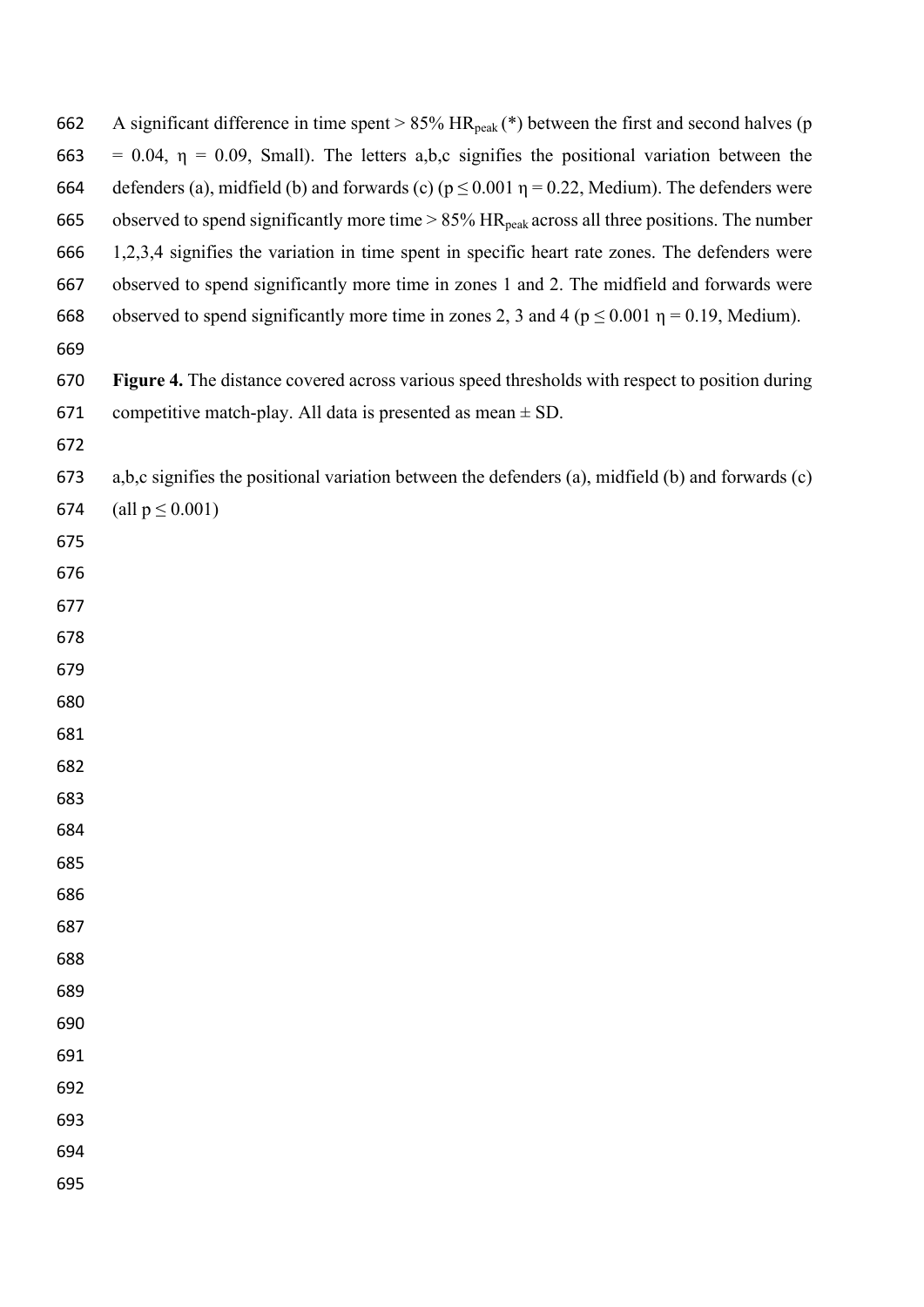# 696 **Table and Figures**

## 697 **Table 1.**

|                                                     | Average        | <b>Defender</b>             | <b>Midfield</b>              | Forward                     |
|-----------------------------------------------------|----------------|-----------------------------|------------------------------|-----------------------------|
| Duration (min)                                      | $44 \pm 7$     | $50 \pm 8^{b,c}$            | $43 \pm 5^{\circ}$           | $41 \pm 6^{\circ}$          |
| <b>Total Distance (m)</b>                           | $5540 \pm 521$ | $5696 \pm 530$ b,c          | $5555 \pm 456$ <sup>a</sup>  | $5369 \pm 578$ <sup>a</sup> |
| Total Distance $(m \cdot min^{-1})$                 | $126 \pm 23$   | $114 \pm 7$ °               | $129 \pm 5$ °                | $131 \pm 10^{a,c}$          |
| High Speed Distance $(m \cdot min^{-1})$            | $13 + 9$       | $10 \pm 2$                  | $16 \pm 3$                   | $15 \pm 5$                  |
| Zone 1 $(0-7.9 \text{ km} \cdot \text{h}^{-1})$     | $1982 \pm 394$ | $2432 \pm 400$              | $1936 \pm 353$               | $1936 \pm 430$              |
| Zone 2 $(8-15.9 \text{ km} \cdot \text{h}^{-1})$    | $2842 \pm 428$ | $2791 \pm 450^{\mathrm{b}}$ | $2944 \pm 378^{a,c}$         | $2792 \pm 456^{\circ}$      |
| Zone 3 $(15.9-19.9 \text{ km} \cdot \text{h}^{-1})$ | $587 \pm 128$  | $473 \pm 110^{b}$           | $675 \pm 105$ <sup>a,c</sup> | $612 \pm 170^{b}$           |
| Zone 4 ( $>$ 20 km $\cdot$ h <sup>-1</sup> )        | $125 \pm 28$   | $99 \pm 23$                 | $135 \pm 21$                 | $141 \pm 39$                |

698

699<br>700 Table 2.

|                                          | Average                 | <b>Defender</b>  | <b>Midfield</b>    | Forward            |
|------------------------------------------|-------------------------|------------------|--------------------|--------------------|
| $HR_{mean}$ (%)                          | $85 \pm 5$              | $86 \pm 2$       | $87 \pm 2$         | $85 \pm 12$        |
| $HR_{peak}$ (%)                          | $96 \pm 4$              | $95 \pm 1$       | $96 \pm 5$         | $95 \pm 1$         |
| Zone $1 < 69\%$ HR <sub>peak</sub> (min) | $11 \pm 3$              | $13 \pm 5$       | $10 \pm 2$         | $9 \pm 3$          |
| Zone $1 < 69\%$ HR <sub>peak</sub> (%)   | $24 \pm 5$              | $26 \pm 6^{3,4}$ | $22 \pm 3^{2,3,4}$ | $23 \pm 2^{2,3,4}$ |
| Zone 2 70-84% $HR_{peak}(min)$           | $15 \pm 5$              | $12 \pm 5$       | $14 \pm 4$         | $15 \pm 3$         |
| Zone 2 70-84% $HR_{peak}$ (%)            | $33 \pm 4$              | $24 \pm 4$       | $33 \pm 6$         | $37 \pm 3$         |
| Zone 3 85-89% $HR_{peak}(min)$           | $18 \pm 4$ <sup>*</sup> | $22 \pm 4^{b,c}$ | $17 \pm 3^{\circ}$ | $14 \pm 4^{\circ}$ |
| Zone 3 85-89% $HR_{peak}$ (%)            | $40 \pm 3$ <sup>*</sup> | $44 \pm 2^{6,c}$ | $40 \pm 4^{\circ}$ | $33 \pm 3^{\circ}$ |
| Zone $4 > 90\%$ HR <sub>peak</sub> (min) | $3 \pm 1$               | $3 \pm 2$        | $3 \pm 1$          | $3 \pm 1$          |
| Zone $4 > 90\%$ HR <sub>peak</sub> (%)   | $6 \pm 1$               | $6 \pm 2^*$      | $6 \pm 1$          | $7 \pm 1$          |

701 702

708 709

710

711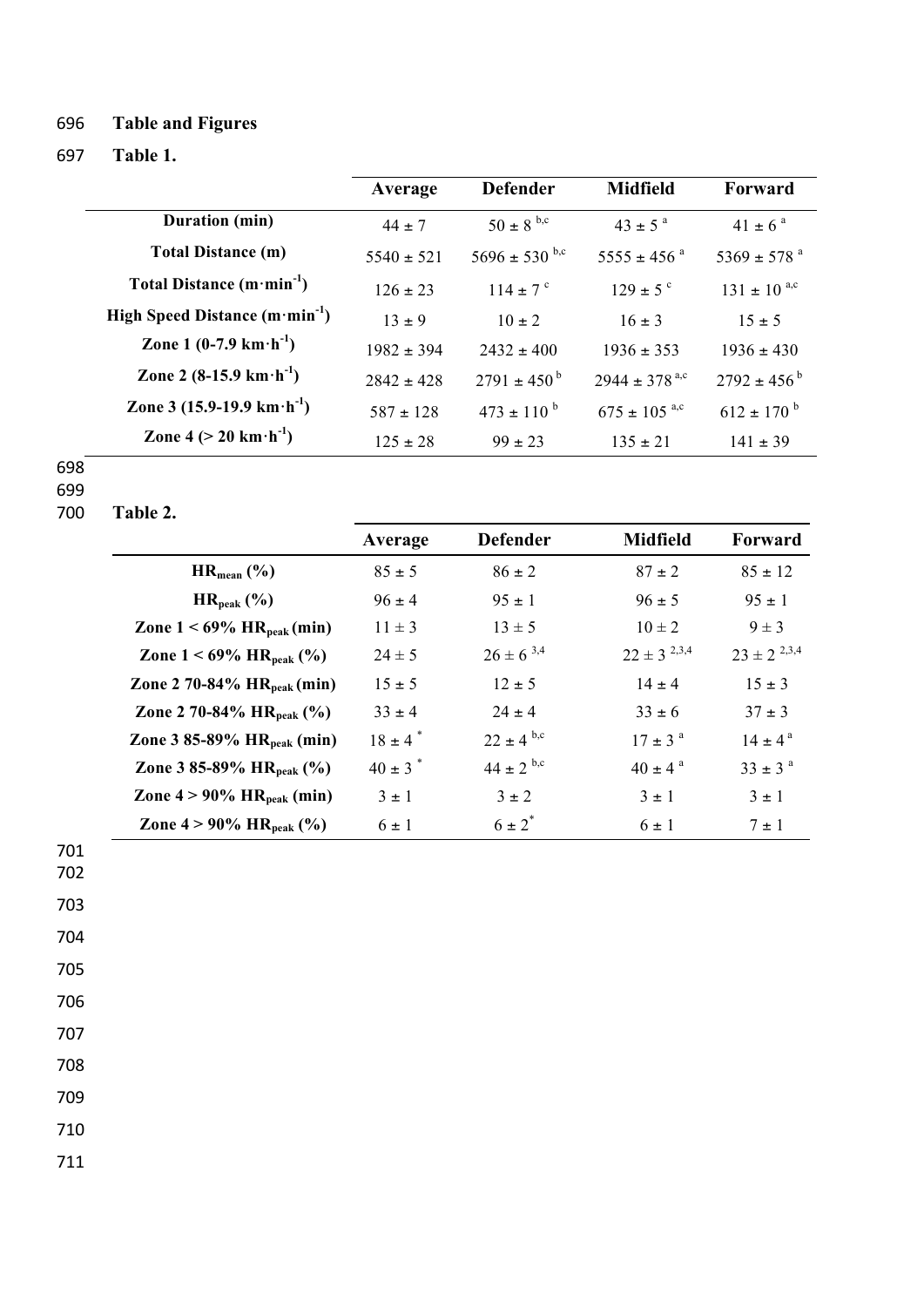





**Figure 2.** 







- 
-